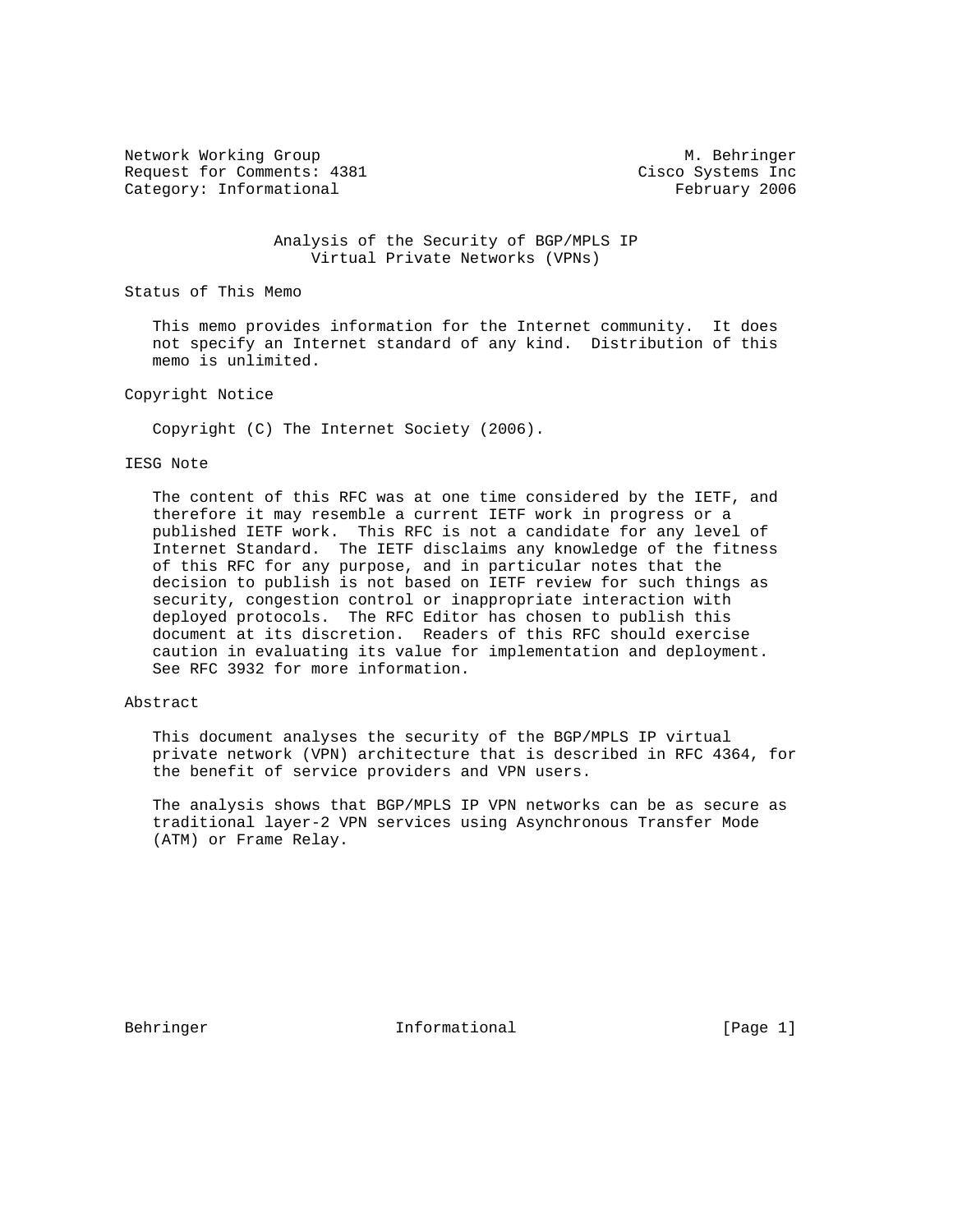# Table of Contents

|  | 2. Security Requirements of VPN Networks 4                    |
|--|---------------------------------------------------------------|
|  | 2.1. Address Space, Routing, and Traffic Separation 4         |
|  |                                                               |
|  |                                                               |
|  |                                                               |
|  |                                                               |
|  |                                                               |
|  | 3.2. Hiding of the BGP/MPLS IP VPN Core Infrastructure 7      |
|  |                                                               |
|  |                                                               |
|  | 3.5. Comparison with ATM/FR VPNs 12                           |
|  | 4. Security of Advanced BGP/MPLS IP VPN Architectures 12      |
|  |                                                               |
|  |                                                               |
|  | 5. What BGP/MPLS IP VPNs Do Not Provide 16                    |
|  |                                                               |
|  | 5.1. Protection against Misconfigurations of the Core         |
|  | and Attacks 'within' the Core 16                              |
|  | 5.2. Data Encryption, Integrity, and Origin Authentication 17 |
|  |                                                               |
|  |                                                               |
|  |                                                               |
|  |                                                               |
|  |                                                               |
|  |                                                               |
|  |                                                               |

Behringer 10 Informational 100 Informational Fage 2]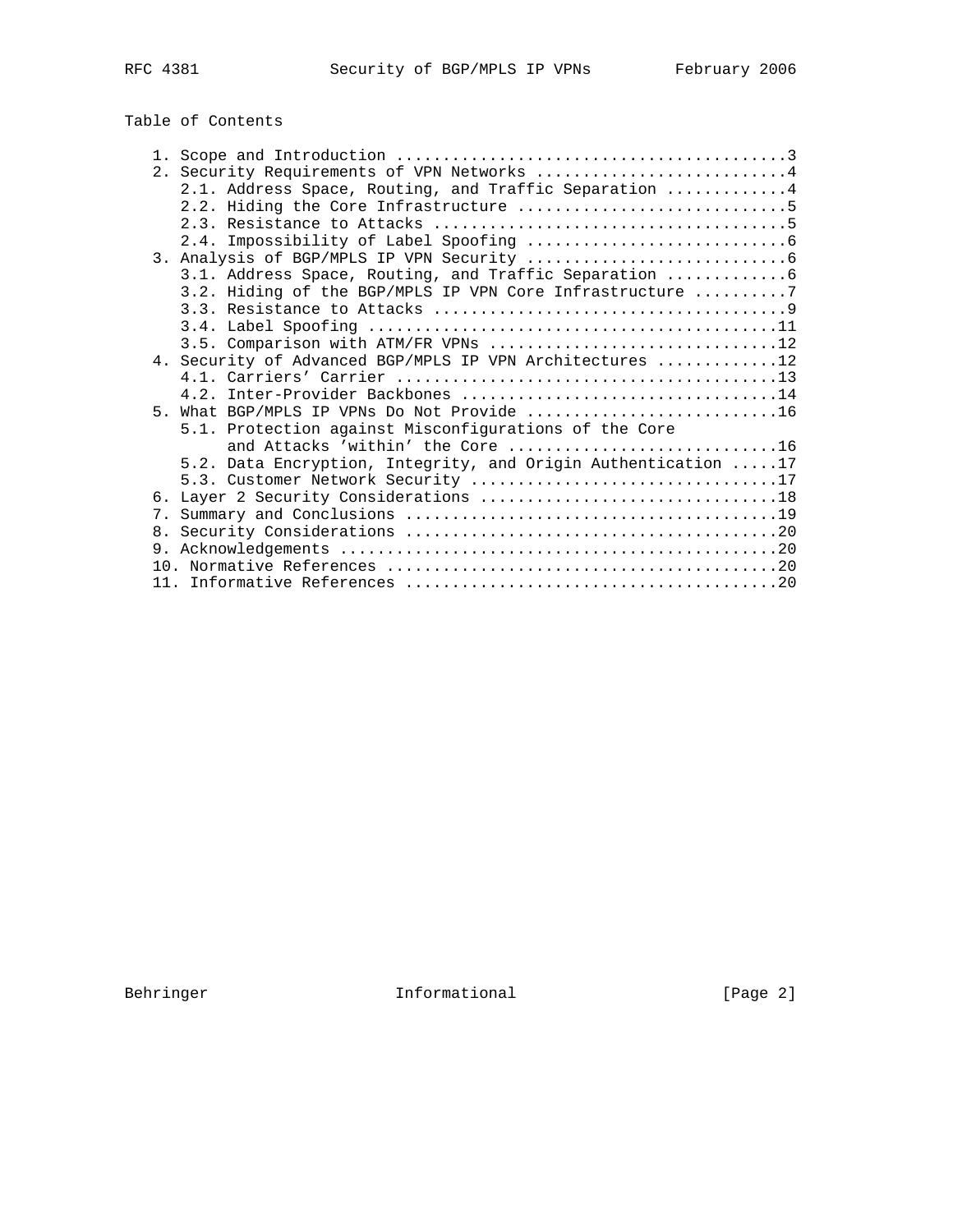# 1. Scope and Introduction

 As Multiprotocol Label Switching (MPLS) is becoming a more widespread technology for providing IP virtual private network (VPN) services, the security of the BGP/MPLS IP VPN architecture is of increasing concern to service providers and VPN customers. This document gives an overview of the security of the BGP/MPLS IP VPN architecture that is described in RFC 4364 [1], and compares it with the security of traditional layer-2 services such as ATM or Frame Relay.

 The term "MPLS core" is defined for this document as the set of Provider Edge (PE) and provider (P) routers that provide a BGP/MPLS IP VPN service, typically under the control of a single service provider (SP). This document assumes that the MPLS core network is trusted and secure. Thus, it does not address basic security concerns such as securing the network elements against unauthorised access, misconfigurations of the core, or attacks internal to the core. A customer that does not wish to trust the service provider network must use additional security mechanisms such as IPsec over the MPLS infrastructure.

 This document analyses only the security features of BGP/MPLS IP VPNs, not the security of routing protocols in general. IPsec technology is also not covered, except to highlight the combination of MPLS VPNs with IPsec.

 The overall security of a system has three aspects: the architecture, the implementation, and the operation of the system. Security issues can exist in any of these aspects. This document analyses only the architectural security of BGP/MPLS IP VPNs, not implementation or operational security issues.

 This document is targeted at technical staff of service providers and enterprises. Knowledge of the basic BGP/MPLS IP VPN architecture as described in RFC 4364 [1] is required to understand this document. For specific Layer 3 VPN terminology and reference models refer to [11].

 Section 2 of this document specifies the typical VPN requirements a VPN user might have, and section 3 analyses how RFC 4364 [1] addresses these requirements. Section 4 discusses specific security issues of multi-AS (Autonomous System) MPLS architectures, and section 5 lists security features that are not covered by this architecture and therefore need to be addressed separately. Section 6 highlights potential security issues on layer 2 that might impact the overall security of a BGP/MPLS IP VPN service. The findings of this document are summarized in section 7.

Behringer 10 Informational 100 Informational [Page 3]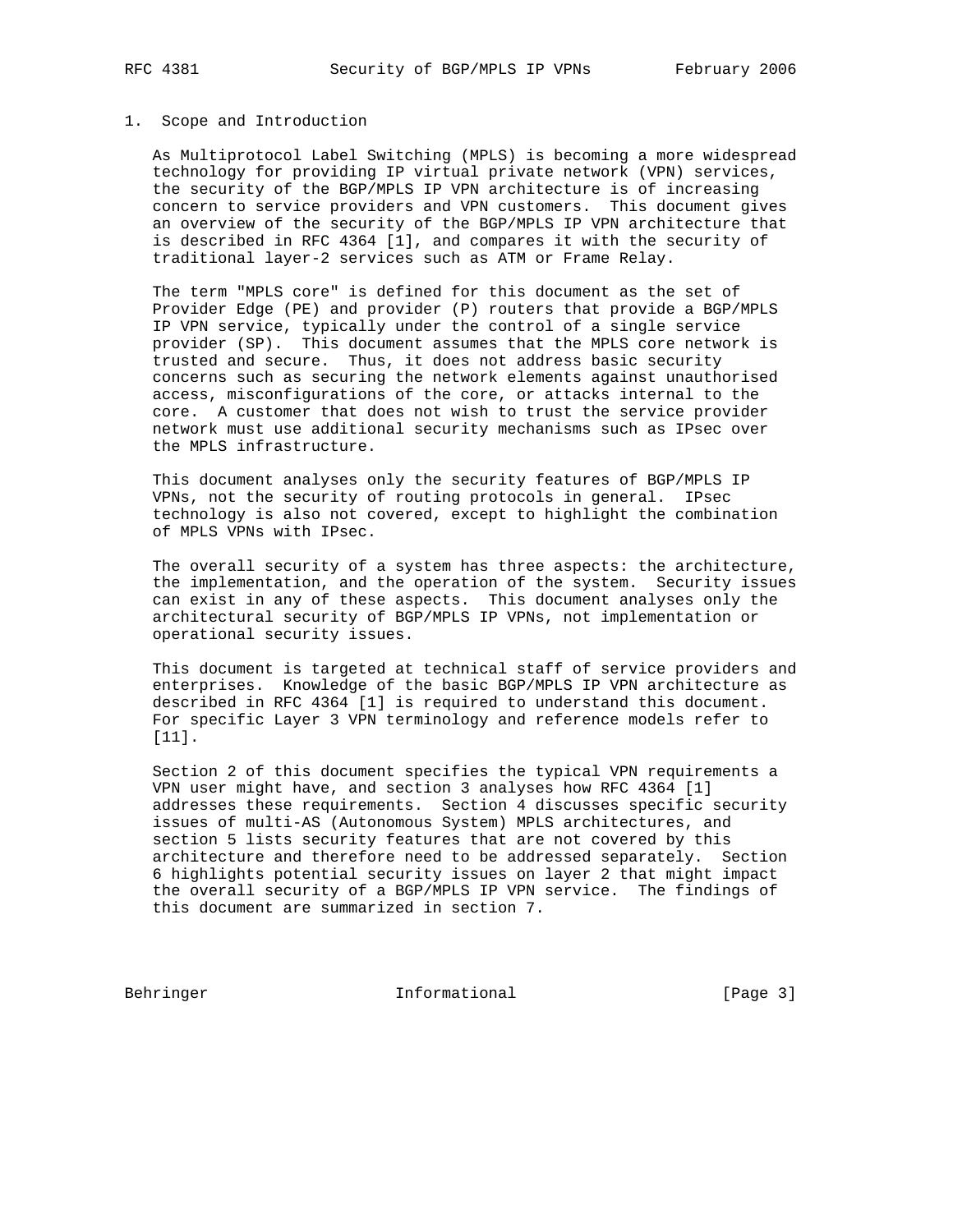#### 2. Security Requirements of VPN Networks

 Both service providers offering any type of VPN services and customers using them have specific demands for security. Mostly, they compare MPLS-based solutions with traditional layer 2-based VPN solutions such as Frame Relay and ATM, since these are widely deployed and accepted. This section outlines the typical security requirements for VPN networks. The following section discusses if and how BGP/MPLS IP VPNs address these requirements, for both the MPLS core and the connected VPNs.

#### 2.1. Address Space, Routing, and Traffic Separation

 Non-intersecting layer 3 VPNs of the same VPN service are assumed to have independent address spaces. For example, two non-intersecting VPNs may each use the same 10/8 network addresses without conflict. In addition, traffic from one VPN must never enter another VPN. This implies separation of routing protocol information, so that routing tables must also be separate per VPN. Specifically:

- o Any VPN must be able to use the same address space as any other VPN.
- o Any VPN must be able to use the same address space as the MPLS core.
- o Traffic, including routing traffic, from one VPN must never flow to another VPN.
- o Routing information, as well as distribution and processing of that information, for one VPN instance must be independent from any other VPN instance.
- o Routing information, as well as distribution and processing of that information, for one VPN instance must be independent from the core.

 From a security point of view, the basic requirement is to prevent packets destined to a host a.b.c.d within a given VPN reaching a host with the same address in another VPN or in the core, and to prevent routing packets to another VPN even if it does not contain that destination address.

 Confidentiality, as defined in the L3VPN Security Framework [11], is a requirement that goes beyond simple isolation of VPNs and provides protection against eavesdropping on any transmission medium. Encryption is the mechanism used to provide confidentiality. This document considers confidentiality an optional VPN requirement, since many existing VPN deployments do not encrypt transit traffic.

Behringer 11 Informational 1999 [Page 4]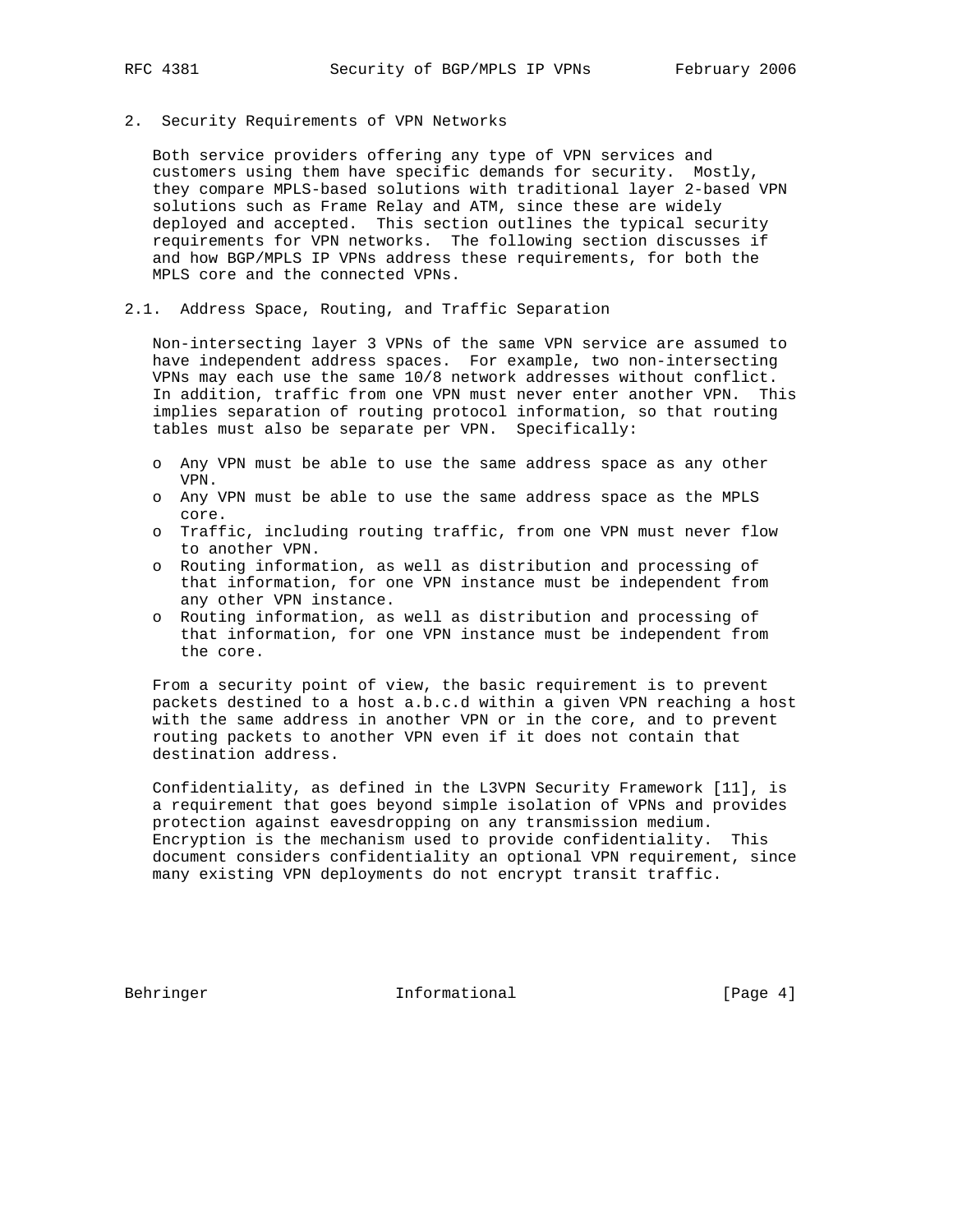## 2.2. Hiding the Core Infrastructure

 The internal structure of the core network (MPLS PE and P elements) should not be externally visible. Whilst breaking this requirement is not a security problem in itself, many service providers believe it is advantageous if the internal addresses and network structure are hidden from the outside world. An argument is that denial-of service (DoS) attacks against a core router are much easier to carry out if an attacker knows the router addresses. Addresses can always be guessed, but attacks are more difficult if addresses are not known. The core should be as invisible to the outside world as a comparable layer 2 infrastructure (e.g., Frame Relay, ATM). Core network elements should also not be accessible from within a VPN.

 Security should never rely entirely on obscurity, i.e., the hiding of information. Services should be equally secure if the implementation is known. However, there is a strong market perception that hiding of details is advantageous. This point addresses that market perception.

#### 2.3. Resistance to Attacks

 There are two basic types of attacks: DoS attacks, where resources become unavailable to authorised users, and intrusions, where resources become available to unauthorised users. BGP/MPLS IP VPN networks must provide at least the same level of protection against both forms of attack as current layer 2 networks.

 For intrusions, there are two fundamental ways to protect the network: first, to harden protocols that could be abused (e.g., Telnet into a router), and second, to make the network as inaccessible as possible. This is achieved by a combination of packet filtering / firewalling and address hiding, as discussed above.

 DoS attacks are easier to execute, since a single known IP address might be enough information to attack a machine. This can be done using normal "permitted" traffic, but using higher than normal packet rates, so that other users cannot access the targeted machine. The only way to be invulnerable to this kind of attack is to make sure that machines are not reachable, again by packet filtering and optionally by address hiding.

 This document concentrates on protecting the core network against attacks from the "outside", i.e., the Internet and connected VPNs. Protection against attacks from the "inside", i.e., an attacker who has logical or physical access to the core network, is not discussed here.

Behringer 10 Informational 100 Informational [Page 5]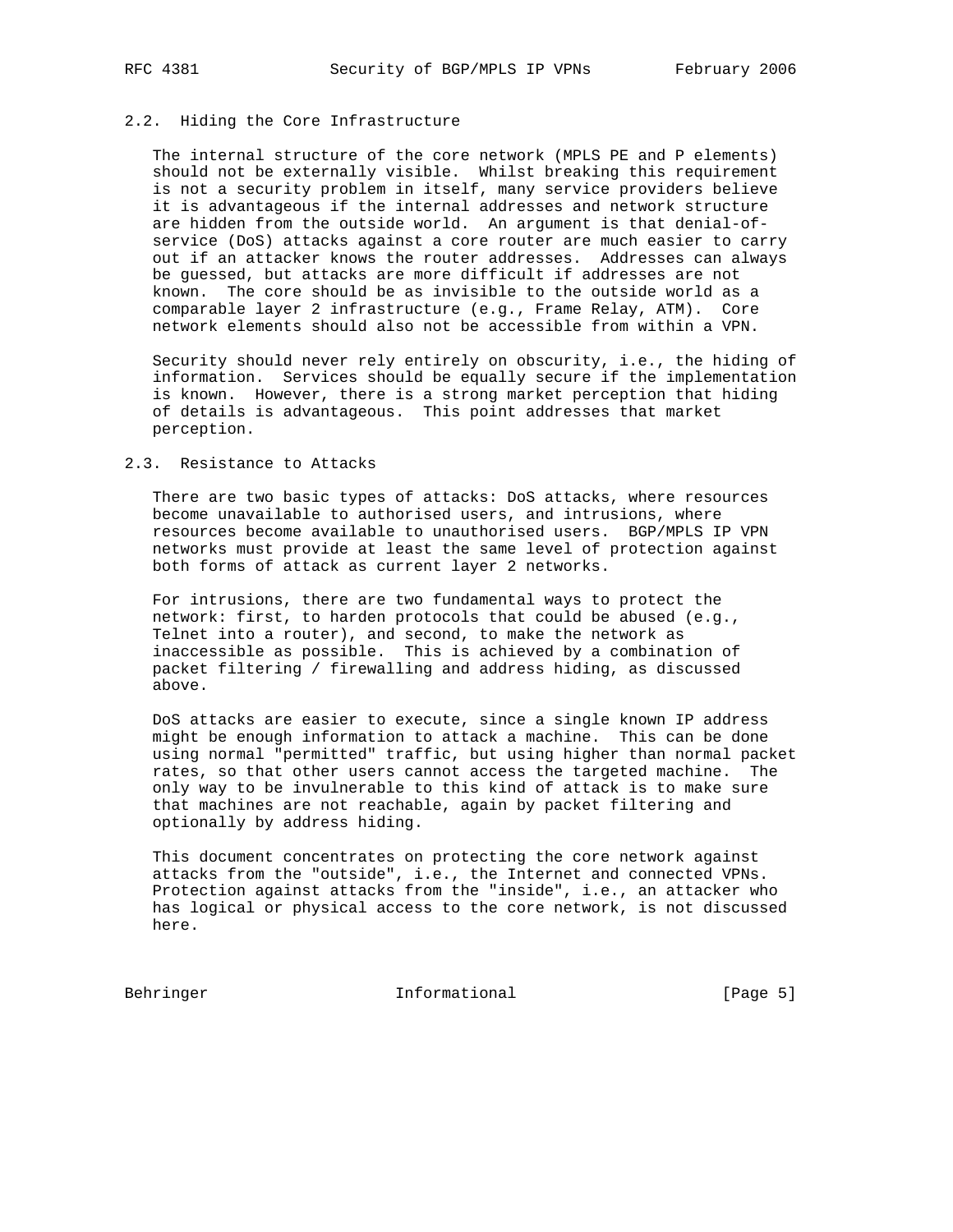# 2.4. Impossibility of Label Spoofing

 Assuming the address and traffic separation discussed above, an attacker might try to access other VPNs by inserting packets with a label that he does not "own". This could be done from the outside, i.e., another Customer Edge (CE) router or from the Internet, or from within the MPLS core. The latter case (from within the core) will not be discussed, since we assume that the core network is provided securely. Should protection against an insecure core be required, it is necessary to use security protocols such as IPsec across the MPLS infrastructure, at least from CE to CE, since the PEs belong to the core.

 Depending on the way that CE routers are connected to PE routers, it might be possible to intrude into a VPN that is connected to the same PE, using layer 2 attack mechanisms such as 802.1Q-label spoofing or ATM VPI/VCI spoofing. Layer 2 security issues will be discussed in section 6.

 It is required that VPNs cannot abuse the MPLS label mechanisms or protocols to gain unauthorised access to other VPNs or the core.

3. Analysis of BGP/MPLS IP VPN Security

 In this section, the BGP/MPLS IP VPN architecture is analysed with respect to the security requirements listed above.

### 3.1. Address Space, Routing, and Traffic Separation

 BGP/MPLS allows distinct IP VPNs to use the same address space, which can also be private address space (RFC 1918 [2]). This is achieved by adding a 64-bit Route Distinguisher (RD) to each IPv4 route, making VPN-unique addresses also unique in the MPLS core. This "extended" address is also called a "VPN-IPv4 address". Thus, customers of a BGP/MPLS IP VPN service do not need to change their current addressing plan.

 Each PE router maintains a separate Virtual Routing and Forwarding instance (VRF) for each connected VPN. A VRF includes the addresses of that VPN as well as the addresses of the PE routers with which the CE routers are peering. All addresses of a VRF, including these PE addresses, belong logically to the VPN and are accessible from the VPN. The fact that PE addresses are accessible to the VPN is not an issue if static routing is used between the PE and CE routers, since packet filters can be deployed to block access to all addresses of the VRF on the PE router. If dynamic routing protocols are used, the CE routers need to have the address of the peer PE router in the core configured. In an environment where the service provider manages the

Behringer 10 Informational 100 Informational [Page 6]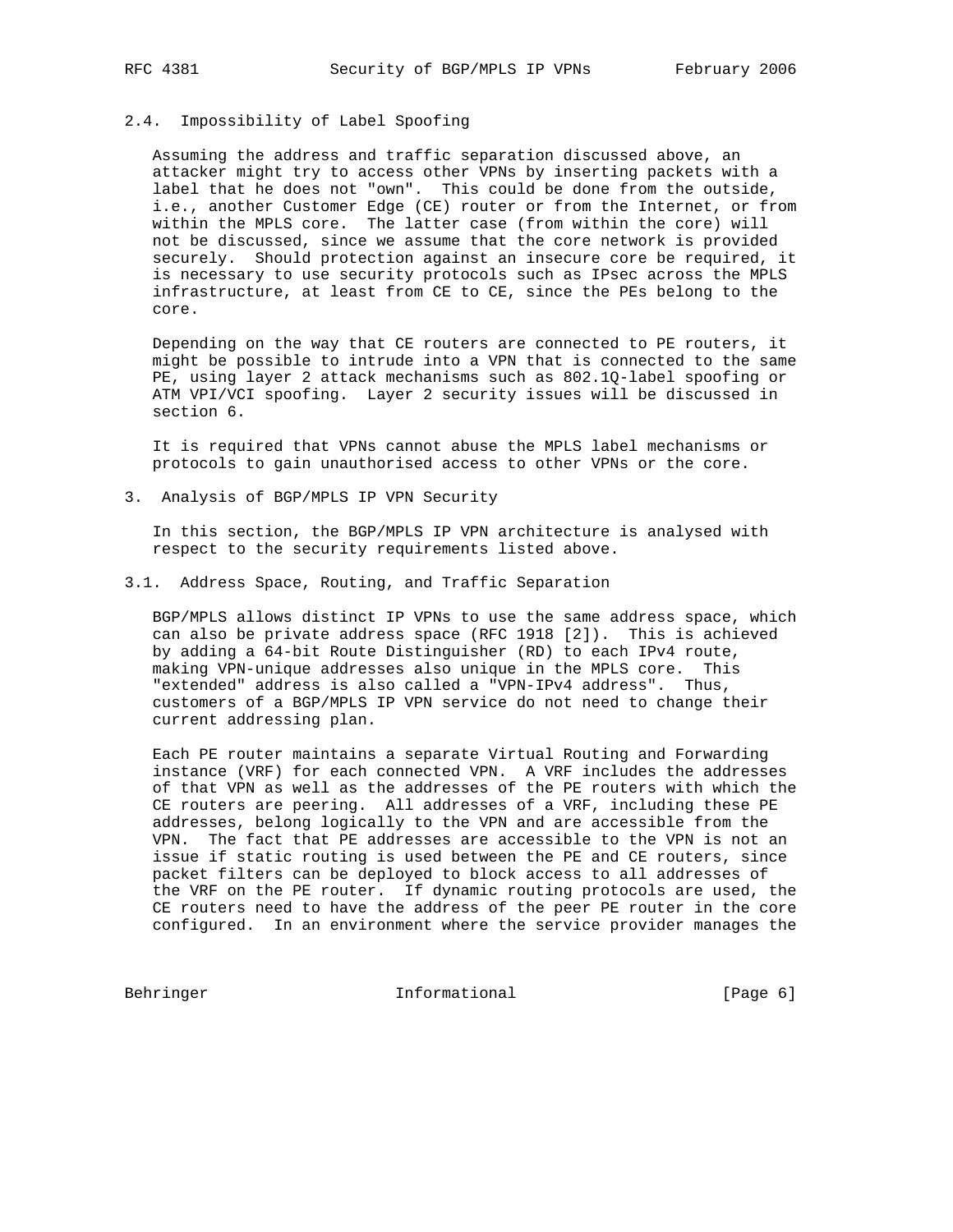CE routers as CPE, this can be invisible to the customer. The address space on the CE-PE link (including the peering PE address) is considered part of the VPN address space. Since address space can overlap between VPNs, the CE-PE link addresses can overlap between VPNs. For practical management considerations, SPs typically address CE-PE links from a global pool, maintaining uniqueness across the core.

 Routing separation between VPNs can also be achieved. Each VRF is populated with routes from one VPN through statically configured routes or through routing protocols that run between the PE and CE router. Since each VPN is associated with a separate VRF there is no interference between VPNs on the PE router.

 Across the core to the other PE routers separation is maintained with unique VPN identifiers in multiprotocol BGP, the Route Distinguishers (RDs). VPN routes including the RD are exclusively exchanged between PE routers by Multi-Protocol BGP (MP-BGP, RFC 2858 [8]) across the core. These BGP routing updates are not re-distributed into the core, but only to the other PE routers, where the information is kept again in VPN-specific VRFs. Thus, routing across a BGP/MPLS network is separate per VPN.

 On the data plane, traffic separation is achieved by the ingress PE pre-pending a VPN-specific label to the packets. The packets with the VPN labels are sent through the core to the egress PE, where the VPN label is used to select the egress VRF.

 Given the addressing, routing, and traffic separation across an BGP/ MPLS IP VPN core network, it can be assumed that this architecture offers in this respect the same security as a layer-2 VPN. It is not possible to intrude from a VPN or the core into another VPN unless this has been explicitly configured.

 If and when confidentiality is required, it can be achieved in BGP/ MPLS IP VPNs by overlaying encryption services over the network. However, encryption is not a standard service on BGP/MPLS IP VPNs. See also section 5.2.

3.2. Hiding of the BGP/MPLS IP VPN Core Infrastructure

 Service providers and end-customers do not normally want their network topology revealed to the outside. This makes attacks more difficult to execute: If an attacker doesn't know the address of a victim, he can only guess the IP addresses to attack. Since most DoS attacks don't provide direct feedback to the attacker it would be difficult to attack the network. It has to be mentioned specifically

Behringer 1111 Informational 1116 [Page 7]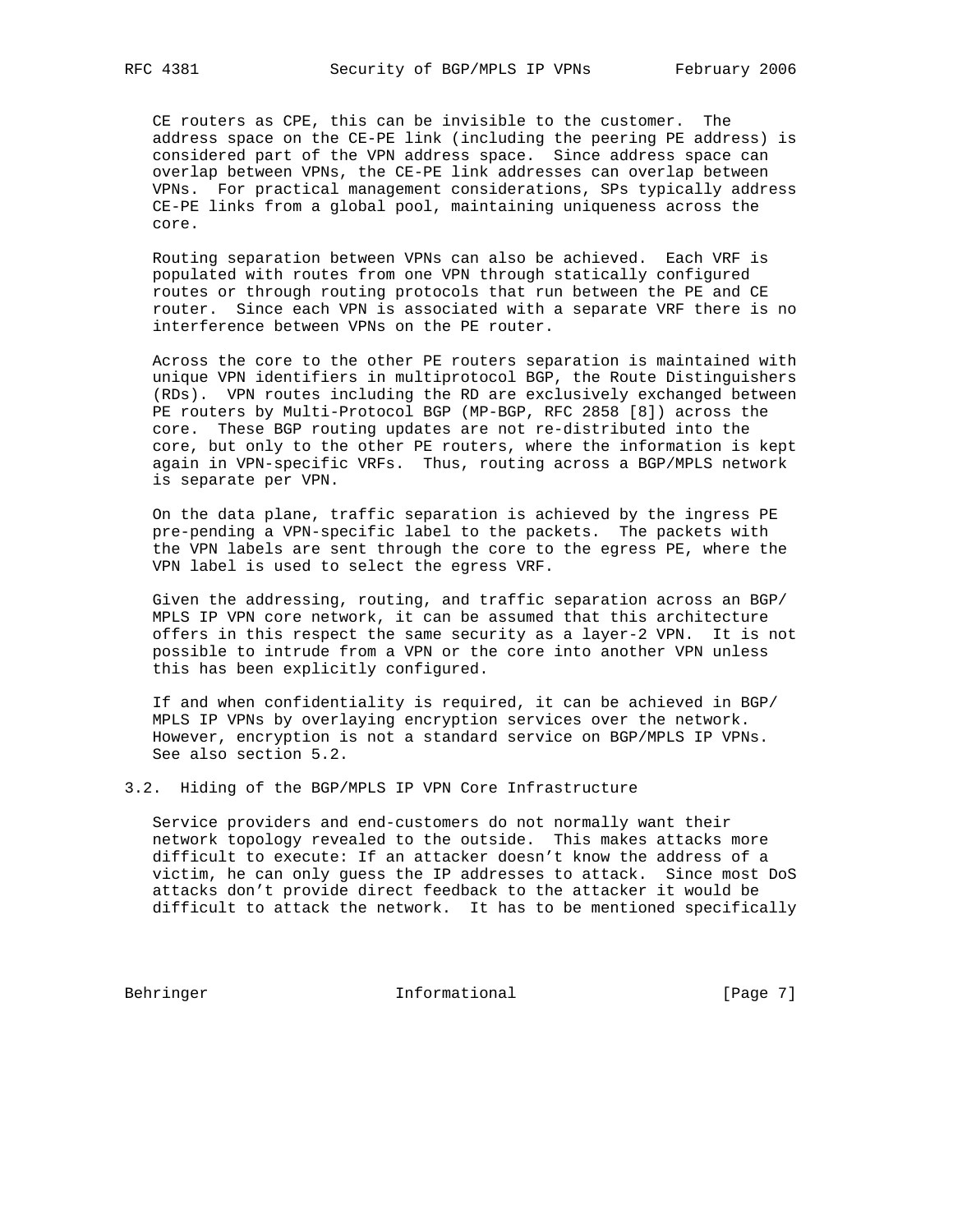that information hiding as such does not provide security. However, in the market this is a perceived requirement.

 With a known IP address, a potential attacker can launch a DoS attack more easily against that device. Therefore, the ideal is to not reveal any information about the internal network to the outside world. This applies to the customer network and the core. A number of additional security measures also have to be taken: most of all, extensive packet filtering.

 For security reasons, it is recommended for any core network to filter packets from the "outside" (Internet or connected VPNs) destined to the core infrastructure. This makes it very hard to attack the core, although some functionality such as pinging core routers will be lost. Traceroute across the core will still work, since it addresses a destination outside the core.

 MPLS does not reveal unnecessary information to the outside, not even to customer VPNs. The addressing of the core can be done with private addresses (RFC 1918 [2]) or public addresses. Since the interface to the VPNs as well as the Internet is BGP, there is no need to reveal any internal information. The only information required in the case of a routing protocol between PE and CE is the address of the PE router. If no dynamic routing is required, static routing on unnumbered interfaces can be configured between the PE and CE. With this measure, the BGP/MPLS IP VPN core can be kept completely hidden.

 Customer VPNs must advertise their routes to the BGP/MPLS IP VPN core (dynamically or statically), to ensure reachability across their VPN. In some cases, VPN users prefer that the service provider have no visibility of the addressing plan of the VPN. The following has to be noted: First, the information known to the core is not about specific hosts, but networks (routes); this offers a degree of abstraction. Second, in a VPN-only BGP/MPLS IP VPN network (no Internet access) this is equal to existing layer-2 models, where the customer has to trust the service provider. Also, in a Frame Relay or ATM network, routing and addressing information about the VPNs can be seen on the core network.

 In a VPN service with shared Internet access, the service provider will typically announce the routes of customers who wish to use the Internet to his upstream or peer providers. This can be done directly if the VPN customer uses public address space, or via Network Address Translation (NAT) to obscure the addressing information of the customers' networks. In either case, the customer does not reveal more information than would be revealed by a general Internet service. Core information will not be revealed, except for

Behringer Informational [Page 8]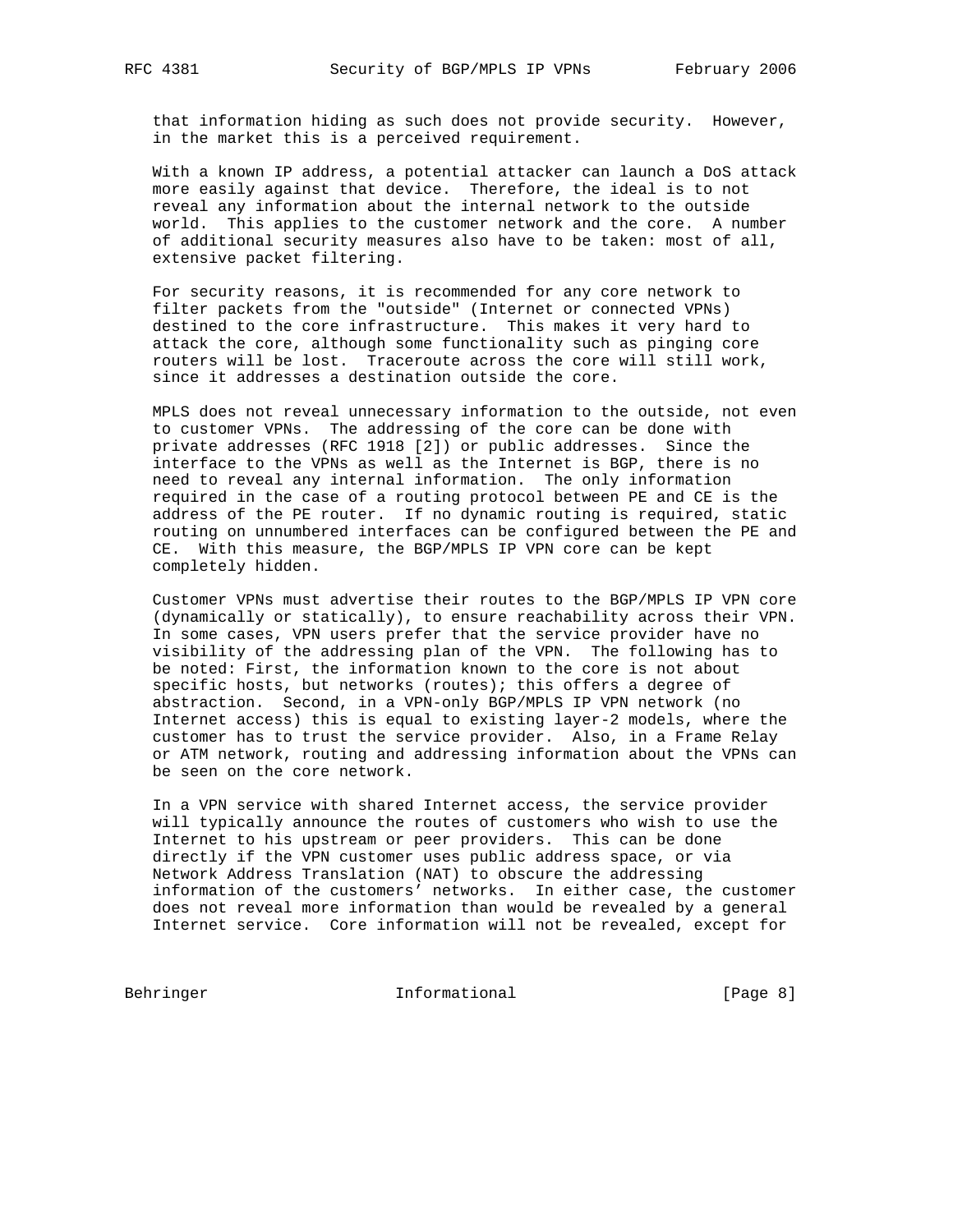the peering address(es) of the PE router(s) that hold(s) the peering with the Internet. These addresses must be secured as in a traditional IP backbone.

 In summary, in a pure MPLS-VPN service, where no Internet access is provided, information hiding is as good as on a comparable FR or ATM network. No addressing information is revealed to third parties or the Internet. If a customer chooses to access the Internet via the BGP/MPLS IP VPN core, he will have to reveal the same information as required for a normal Internet service. NAT can be used for further obscurity. Being reachable from the Internet automatically exposes a customer network to additional security threats. Appropriate security mechanisms have to be deployed such as firewalls and intrusion detection systems. This is true for any Internet access, over MPLS or direct.

 A BGP/MPLS IP VPN network with no interconnections to the Internet has security equal to that of FR or ATM VPN networks. With an Internet access from the MPLS cloud, the service provider has to reveal at least one IP address (of the peering PE router) to the next provider, and thus to the outside world.

### 3.3. Resistance to Attacks

 Section 3.1 shows that it is impossible to directly intrude into other VPNs. Another possibility is to attack the MPLS core and try to attack other VPNs from there. As shown above, it is impossible to address a P router directly. The only addresses reachable from a VPN or the Internet are the peering addresses of the PE routers. Thus, there are two basic ways that the BGP/MPLS IP VPN core can be attacked:

- 1. By attacking the PE routers directly.
- 2. By attacking the signaling mechanisms of MPLS (mostly routing).

 To attack an element of a BGP/MPLS IP VPN network, it is first necessary to know the address of the element. As discussed in section 3.2, the addressing structure of the BGP/MPLS IP VPN core is hidden from the outside world. Thus, an attacker cannot know the IP address of any router in the core to attack. The attacker could guess addresses and send packets to these addresses. However, due to the address separation of MPLS each incoming packet will be treated as belonging to the address space of the customer. Thus, it is impossible to reach an internal router, even by guessing IP addresses. There is only one exception to this rule, which is the peer interface of the PE router. This address of the PE is the only attack point from the outside (a VPN or Internet).

Behringer 10 Informational 100 Informational [Page 9]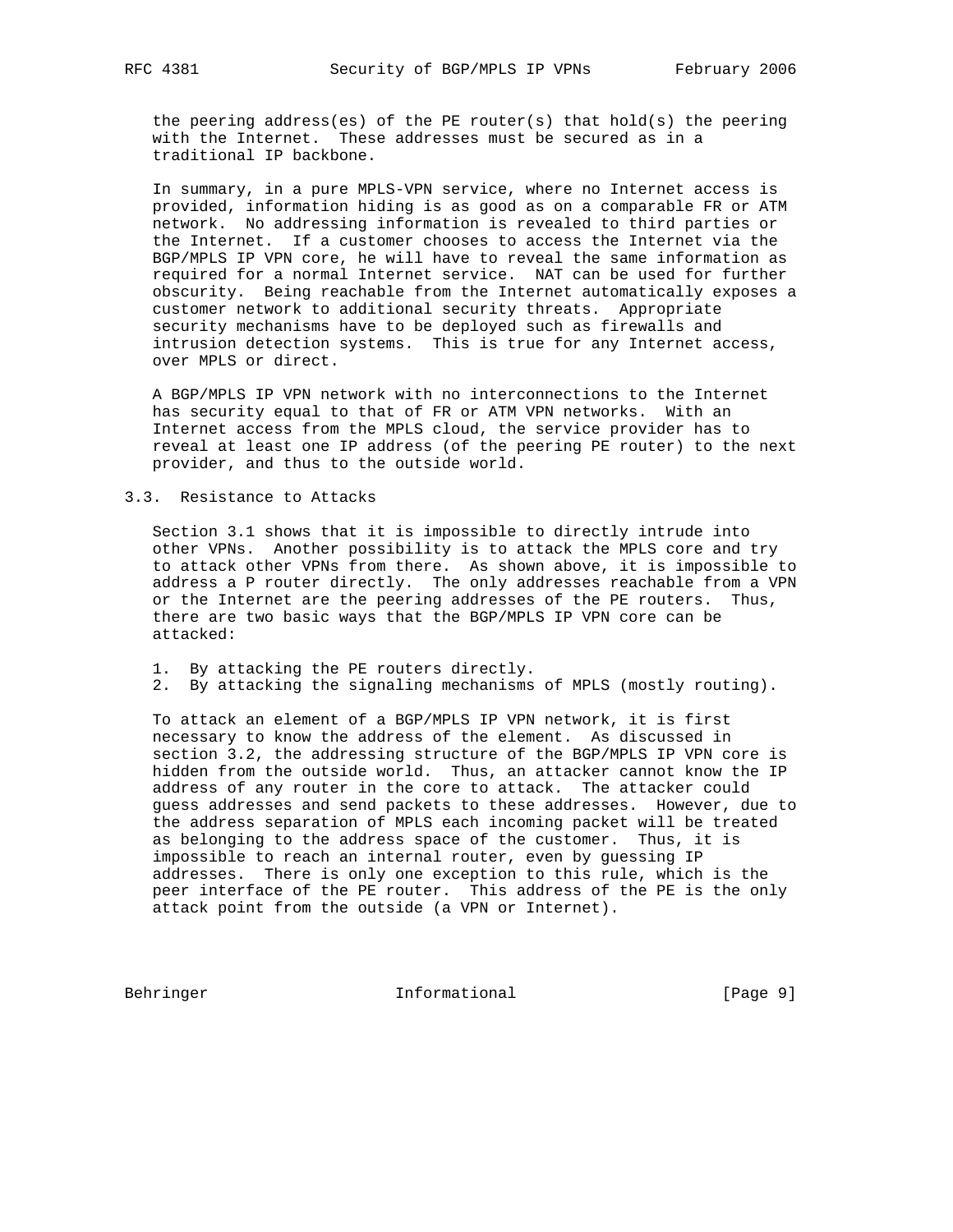The routing between a VPN and the BGP/MPLS IP VPN core can be configured two ways:

- 1. Static: In this case, the PE routers are configured with static routes to the networks behind each CE, and the CEs are configured to statically point to the PE router for any network in other parts of the VPN (mostly a default route). There are two sub cases: The static route can point to the IP address of the PE router or to an interface of the CE router (e.g., serial0).
- 2. Dynamic: A routing protocol (e.g., Routing Information Protocol (RIP), OSPF, BGP) is used to exchange routing information between the CE and PE at each peering point.

 In the case of a static route that points to an interface, the CE router doesn't need to know any IP addresses of the core network or even of the PE router. This has the disadvantage of needing a more extensive (static) configuration, but is the most secure option. In this case, it is also possible to configure packet filters on the PE interface to deny any packet to the PE interface. This protects the router and the whole core from attack.

 In all other cases, each CE router needs to know at least the router ID (RID, i.e., peer IP address) of the PE router in the core, and thus has a potential destination for an attack. One could imagine various attacks on various services running on a router. In practice, access to the PE router over the CE-PE interface can be limited to the required routing protocol by using access control lists (ACLs). This limits the point of attack to one routing protocol, for example, BGP. A potential attack could be to send an extensive number of routes, or to flood the PE router with routing updates. Both could lead to a DoS, however, not to unauthorised access.

 To reduce this risk, it is necessary to configure the routing protocol on the PE router to operate as securely as possible. This can be done in various ways:

- o By accepting only routing protocol packets, and only from the CE router. The inbound ACL on each CE interface of the PE router should allow only routing protocol packets from the CE to the PE.
- o By configuring MD5 authentication for routing protocols. This is available for BGP (RFC 2385 [6]), OSPF (RFC 2154 [4]), and RIP2 (RFC 2082 [3]), for example. This avoids packets being spoofed from other parts of the customer network than the CE router. It requires the service provider and customer to agree on a shared secret between all CE and PE routers. It is necessary to do this for all VPN customers. It is not sufficient to do this only for the customer with the highest security requirements.

Behringer 10] Informational [Page 10]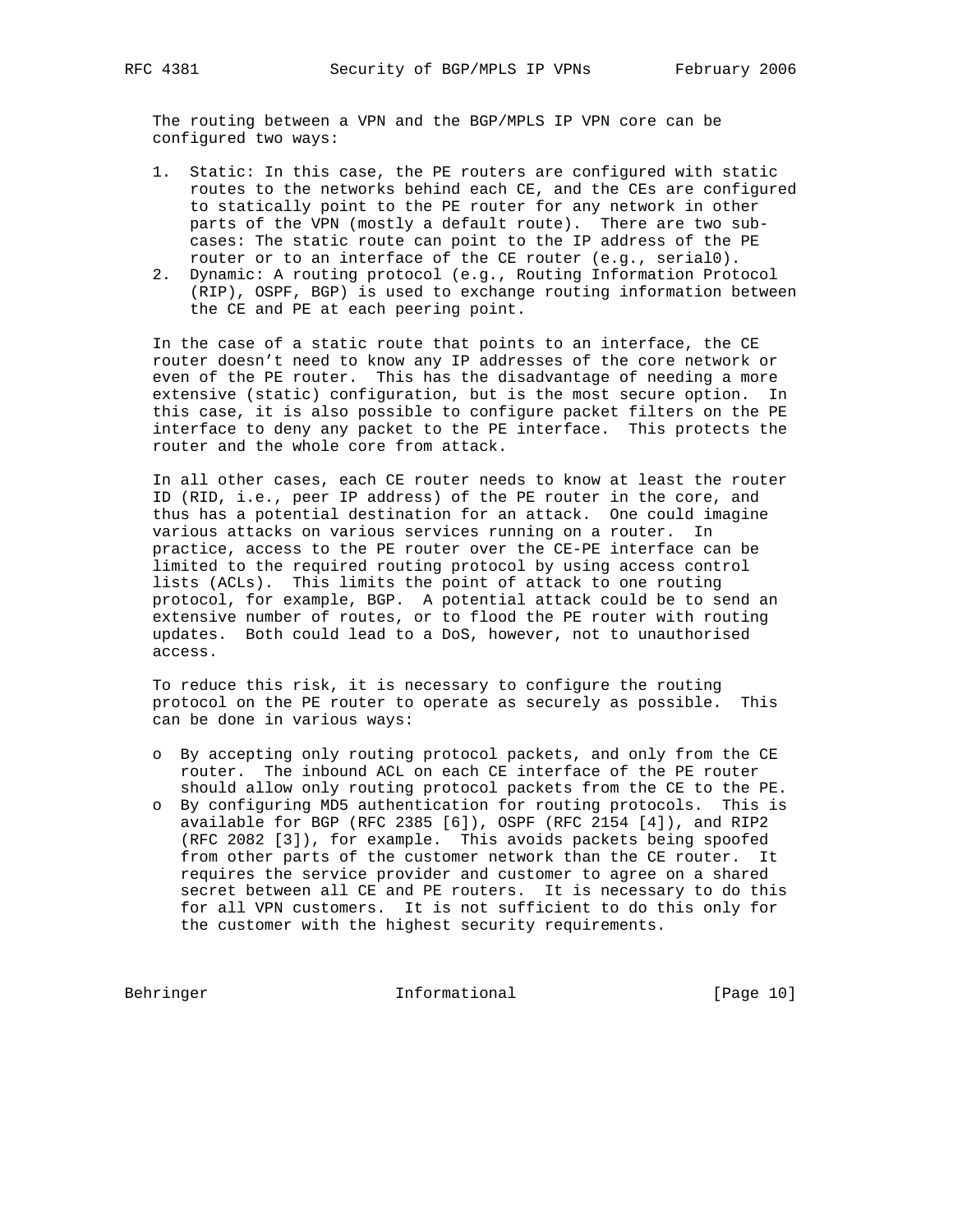o By configuring parameters of the routing protocol to further secure this communication. For example, the rate of routing updates should be restricted where possible (in BGP through damping); a maximum number of routes accepted per VRF and per routing neighbor should be configured where possible; and the Generalized TTL Security Mechanism (GTSM; RFC 3682 [10]) should be used for all supported protocols.

 In summary, it is not possible to intrude from one VPN into other VPNs, or the core. However, it is theoretically possible to attack the routing protocol port to execute a DoS attack against the PE router. This in turn might have a negative impact on other VPNs on this PE router. For this reason, PE routers must be extremely well secured, especially on their interfaces to CE routers. ACLs must be configured to limit access only to the port(s) of the routing protocol, and only from the CE router. Further routing protocols' security mechanisms such as MD5 authentication, maximum prefix limits, and Time to Live (TTL) security mechanisms should be used on all PE-CE peerings. With all these security measures, the only possible attack is a DoS attack against the routing protocol itself. BGP has a number of countermeasures such as prefix filtering and damping built into the protocol, to assist with stability. It is also easy to track the source of such a potential DoS attack. Without dynamic routing between CEs and PEs, the security is equivalent to the security of ATM or Frame Relay networks.

## 3.4. Label Spoofing

 Similar to IP spoofing attacks, where an attacker fakes the source IP address of a packet, it is also theoretically possible to spoof the label of an MPLS packet. In the first section, the assumption was made that the core network is trusted. If this assumption cannot be made, IPsec must be run over the MPLS cloud. Thus in this section the emphasis is on whether it is possible to insert packets with spoofed labels into the MPLS network from the outside, i.e., from a VPN (CE router) or from the Internet.

 The interface between a CE router and its peering PE router is an IP interface, i.e., without labels. The CE router is unaware of the MPLS core, and thinks it is sending IP packets to another router. The "intelligence" is done in the PE device, where, based on the configuration, the label is chosen and pre-pended to the packet. This is the case for all PE routers, towards CE routers as well as the upstream service provider. All interfaces into the MPLS cloud only require IP packets, without labels.

Behringer 11 Informational [Page 11]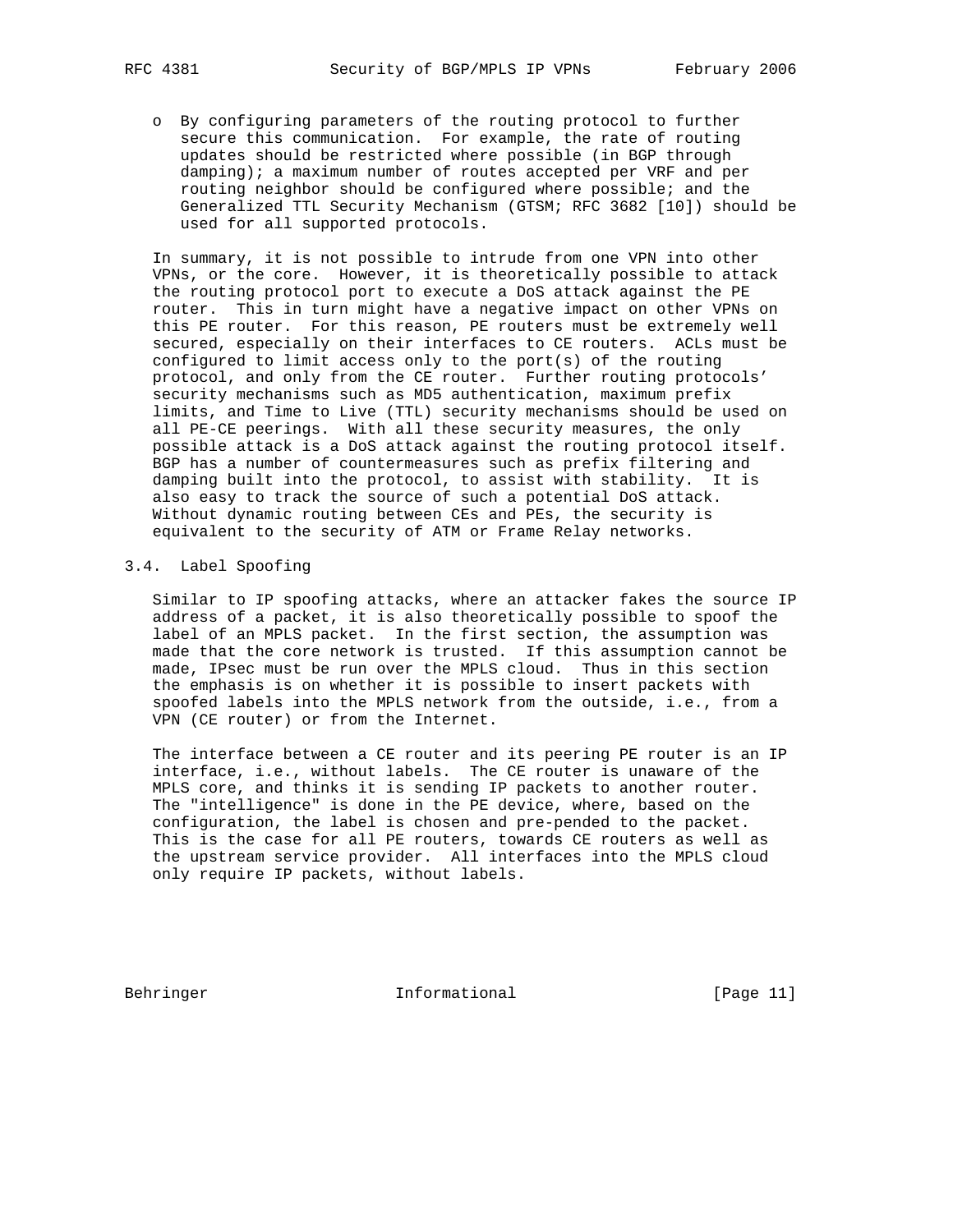For security reasons, a PE router should never accept a packet with a label from a CE router. RFC 3031 [9] specifies: "Therefore, when a labeled packet is received with an invalid incoming label, it MUST be discarded, UNLESS it is determined by some means (not within the scope of the current document) that forwarding it unlabeled cannot cause any harm." Since accepting labels on the CE interface would potentially allow passing packets to other VPNs it is not permitted by the RFC.

 Thus, it is impossible for an outside attacker to send labeled packets into the BGP/MPLS IP VPN core.

 There remains the possibility to spoof the IP address of a packet being sent to the MPLS core. Since there is strict address separation within the PE router, and each VPN has its own VRF, this can only harm the VPN the spoofed packet originated from; that is, a VPN customer can attack only himself. MPLS doesn't add any security risk here.

 The Inter-AS and Carrier's Carrier cases are special cases, since on the interfaces between providers typically packets with labels are exchanged. See section 4 for an analysis of these architectures.

3.5. Comparison with ATM/FR VPNs

 ATM and FR VPN services enjoy a very high reputation in terms of security. Although ATM and FR VPNs can be provided in a secure manner, it has been reported that these technologies also can have security vulnerabilities [14]. In ATM/FR as in any other networking technology, the security depends on the configuration of the network being secure, and errors can also lead to security problems.

4. Security of Advanced BGP/MPLS IP VPN Architectures

 The BGP/MPLS IP VPN architecture described in RFC 2547 [7] defines the PE-CE interface as the only external interface seen from the service provider network. In this case, the PE treats the CE as untrusted and only accepts IP packets from the CE. The IP address range is treated as belonging to the VPN of the CE, so the PE maintains full control over VPN separation.

 RFC 4364 [1] has subsequently defined a more complex architecture, with more open interfaces. These interfaces allow the exchange of label information and labeled packets to and from devices outside the control of the service provider. This section discusses the security implications of this advanced architecture.

Behringer 12]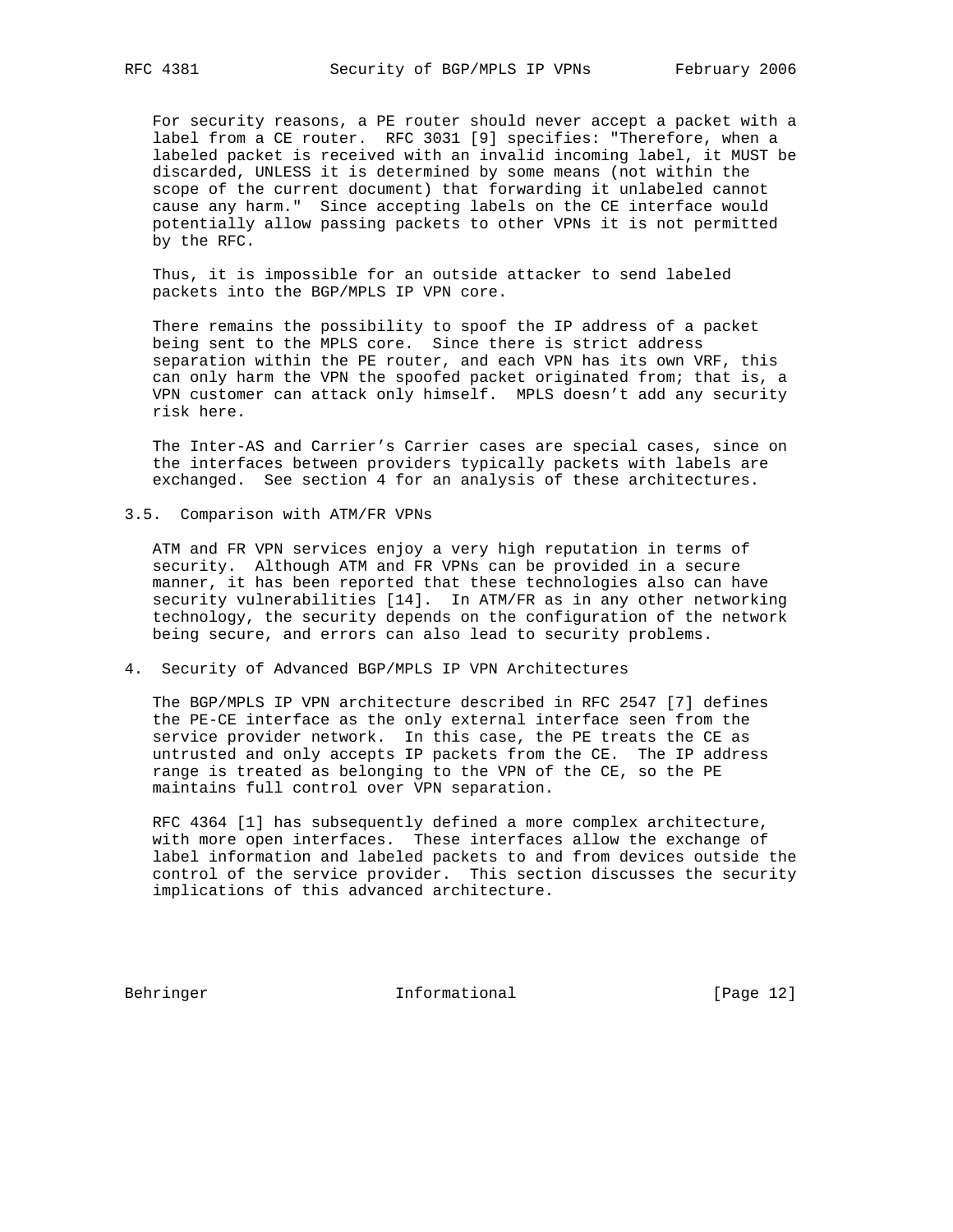### 4.1. Carriers' Carrier

 In the Carriers' Carrier (CsC) architecture, the CE is linked to a VRF on the PE. The CE may send labeled packets to the PE. The label has been previously assigned by the PE to the CE, and represents the label switched path (LSP) from this CE to the remote CE via the carrier's network.

 RFC 4364 [1] specifies for this case: "When the PE receives a labeled packet from a CE, it must verify that the top label is one that was distributed to that CE." This ensures that the CE can only use labels that the PE correctly associates with the corresponding VPN. Packets with incorrect labels will be discarded, and thus label spoofing is impossible.

 The use of label maps on the PE leaves the control of the label information entirely with the PE, so that this has no impact on the security of the solution.

The packet underneath the top label will -- as in standard RFC 2547 [7] networks -- remain local to the customer carrier's VPN and not be inspected in the carriers' carrier core. Potential spoofing of subsequent labels or IP addresses remains local to the carrier's VPN; it has no implication on the carriers' carrier core nor on other VPNs in that core. This is specifically stated in section 6 of RFC 4364 [1].

 Note that if the PE and CE are interconnected using a shared layer 2 infrastructure such as a switch, attacks are possible on layer 2, which might enable a third party on the shared layer 2 network to intrude into a VPN on that PE router. RFC 4364 [1] specifies therefore that either all devices on a shared layer 2 network have to be part of the same VPN, or the layer 2 network must be split logically to avoid this issue. This will be discussed in more detail in section 6.

 In the CsC architecture, the customer carrier needs to trust the carriers' carrier for correct configuration and operation. The customer of the carrier thus implicitly needs to trust both his carrier and the carriers' carrier.

 In summary, a correctly configured carriers' carrier network provides the same level of security as comparable layer 2 networks or traditional RFC 2547 [7] networks.

Behringer 13]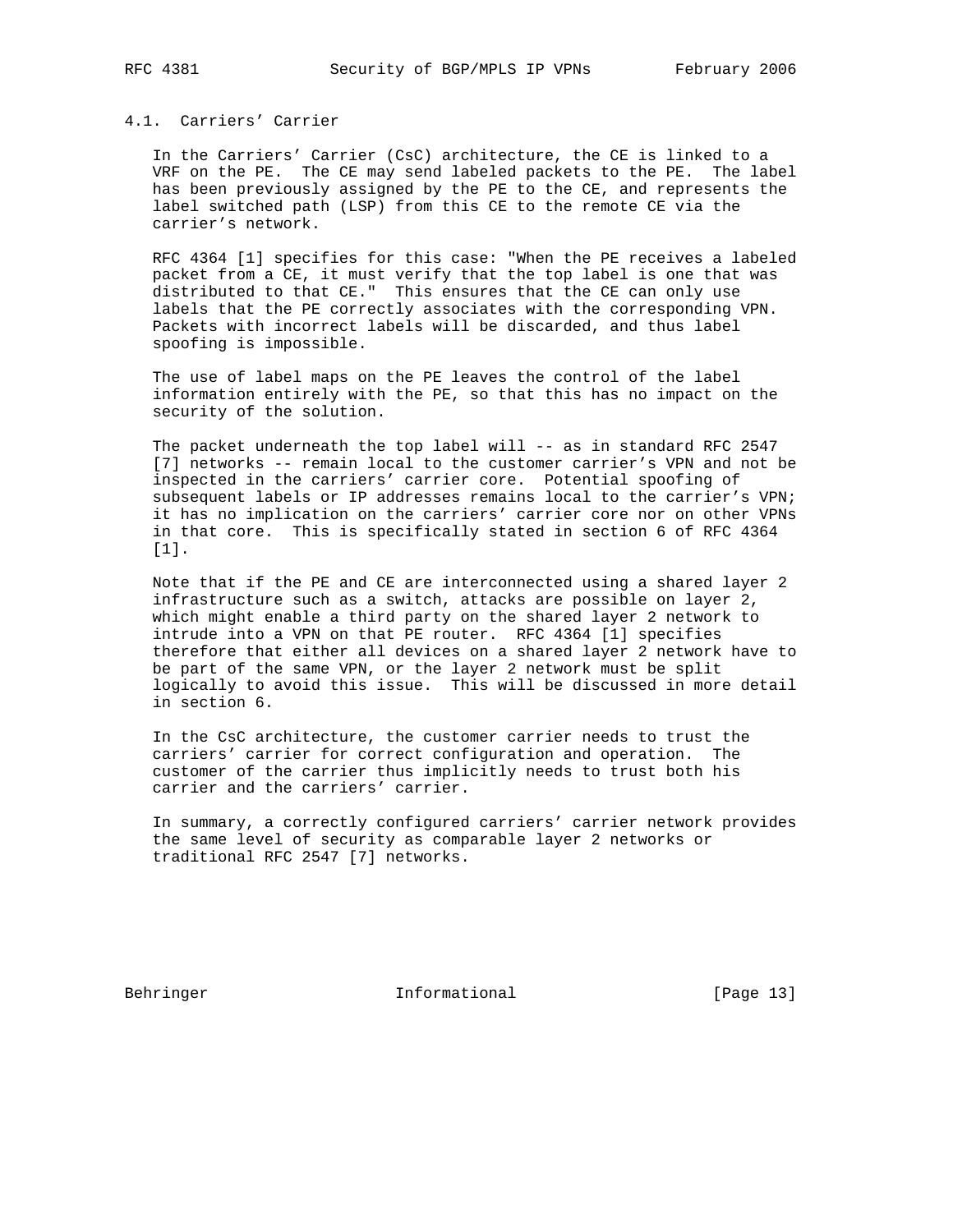# 4.2. Inter-Provider Backbones

 RFC 4364 [1] specifies three sub-cases for the inter-provider backbone (Inter-AS) case.

 a) VRF-to-VRF connections at the autonomous system border routers (ASBRs).

 In this case, each PE sees and treats the other PE as a CE; each will not accept labeled packets, and there is no signaling between the PEs other than inside the VRFs on both sides. Thus, the separation of the VPNs on both sides and the security of those are the same as on a single AS RFC 2547 [7] network. This has already been shown to have the same security properties as traditional layer 2 VPNs.

 This solution has potential scalability issues in that the ASBRs need to maintain a VRF per VPN, and all of the VRFs need to hold all routes of the specific VPNs. Thus, an ASBR can run into memory problems affecting all VPNs if one single VRF contains too many routes. Thus, the service providers needs to ensure that the ASBRs are properly dimensioned and apply appropriate security measures such as limiting the number of prefixes per VRF.

 The two service providers connecting their VPNs in this way must trust each other. Since the VPNs are separated on different (sub-)interfaces, all signaling between ASBRs remains within a given VPN. This means that dynamic cross-VPN security breaches are impossible. It is conceivable that a service provider connects a specific VPN to the wrong interface, thus interconnecting two VPNs that should not be connected. This must be controlled operationally.

 b) EBGP redistribution of labeled VPN-IPv4 routes from AS to neighboring AS.

 In this case, ASBRs on both sides hold full routing information for all shared VPNs on both sides. This is not held in separate VRFs, but in the BGP database. (This is typically limited to the Inter-AS VPNs through filtering.) The separation inside the PE is maintained through the use of VPN-IPv4 addresses. The control plane between the ASBRs uses Multi-Protocol BGP (MP-BGP, RFC 2858 [8]). It exchanges VPN routes as VPN-IPv4 addresses, the ASBR addresses as BGP next-hop IPv4 addresses, and labels to be used in the data plane.

 The data plane is separated through the use of a single label, representing a VRF or a subset thereof. RFC 4364 [1] states that an ASBR should only accept packets with a label that it has assigned to this router. This prevents the insertion of packets with unknown labels, but it is possible for a service provider to use any label

Behringer 14]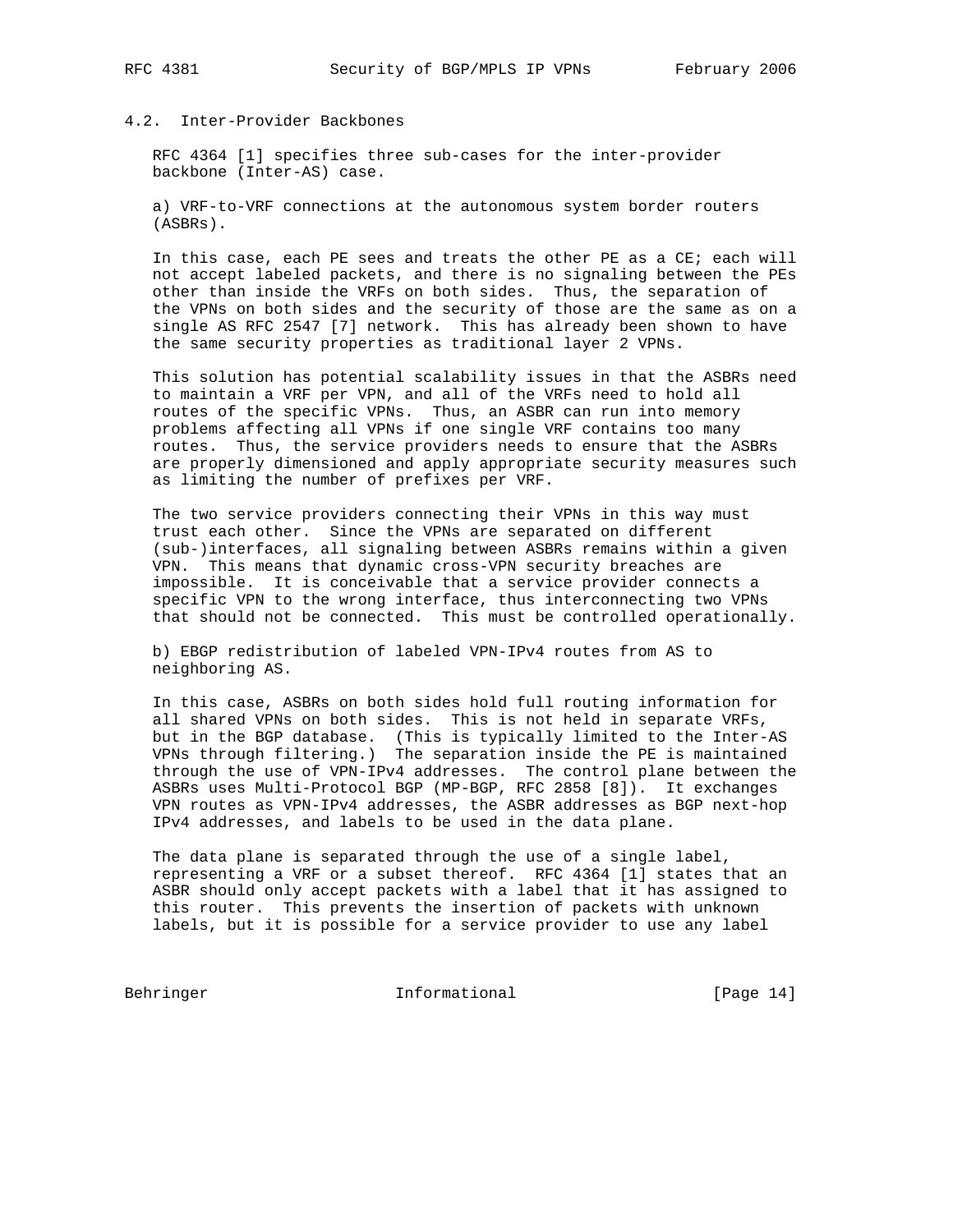that the ASBR of the other provider has passed on. This allows one provider to insert packets into any VPN of the other provider for which it has a label.

 This solution also needs to consider the security on layer 2 at the interconnection. The RFC states that this type of interconnection should only be implemented on private interconnection points. See section 6 for more details.

 RFC 4364 [1] states that a trust relationship between the two connecting ASes must exist for this model to work securely. Effectively, all ASes interconnected in this way form a single zone of trust. The VPN customer needs to trust all the service providers involved in the provisioning of his VPN on this architecture.

 c) PEs exchange labeled VPN-IPv4 routes, ASBRs only exchange loopbacks of PEs with labels.

 In this solution, there are effectively two control connections between ASes. The route reflectors (RRs) exchange the VPN-IPv4 routes via multihop eBGP. The ASBRs only exchange the labeled addresses of those PE routers that hold VPN routes that are shared between those ASes. This maintains scalability for the ASBRs, since they do not need to know the VPN-IPv4 routes.

 In this solution, the top label specifies an LSP to an egress PE router, and the second label specifies a VPN connected to this egress PE. The security of the ASBR connection has the same constraints as in solution b): An ASBR should only accept packets with top labels that it has assigned to the other router, thus verifying that the packet is addressed to a valid PE router. Any label, which was assigned to the other ASBR, will be accepted. It is impossible for an ASBR to distinguish between different egress PEs or between different VPNs on those PEs. A malicious service provider of one AS could introduce packets into any VPN on a PE of the other AS; it only needs a valid LSP on its ASBR and PEs to the corresponding PE on the other AS. The VPN label can be statistically guessed from the theoretical label space, which allows unidirectional traffic into a VPN.

 This means that such an ASBR-ASBR connection can only be made with a trusted party over a private interface, as described in b).

 In addition, this solution exchanges labeled VPN-IPv4 addresses between route reflectors (RRs) via MP-eBGP. The control plane itself can be protected via routing authentication (RFC 2385 [6]), which ensures that the routing information has been originated by the expected RR and has not been modified in transit. The received VPN

Behringer 15]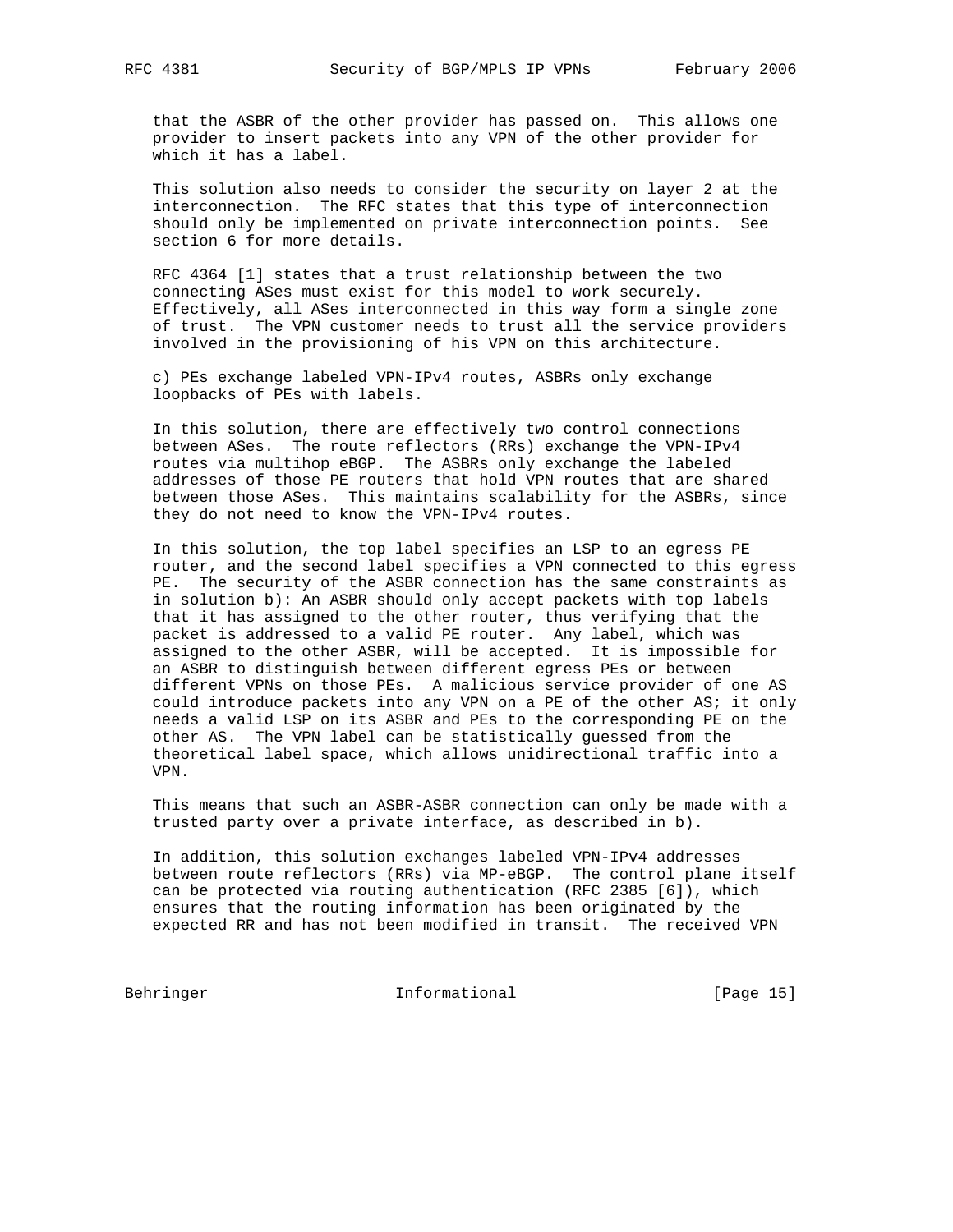information cannot be verified, as in the previous case. Thus, a service provider can introduce bogus routes for any shared VPN. The ASes need to trust each other to configure their respective networks correctly. All ASes involved in this design form one trusted zone. The customer needs to trust all service providers involved.

 The difference between case b) and case c) is that in b) the ASBRs act as iBGP next-hops for their AS; thus, each SP needs to know of the other SP's core only the addresses of the ASBRs. In case c), the SPs exchange the loopback addresses of their PE routers; thus, each SP reveals information to the other about its PE routers, and these routers must be accessible from the other AS. As stated above, accessibility does not necessarily mean insecurity, and networks should never rely on "security through obscurity". This should not be an issue if the PE routers are appropriately secured. However, there is an increasing perception that network devices should generally not be accessible.

 In addition, there are scalability considerations for case c). A number of BGP peerings have to be made for the overall network including all ASes linked this way. SPs on both sides need to work together in defining a scalable architecture, probably with route reflectors.

 In summary, all of these Inter-AS solutions logically merge several provider networks. For all cases of Inter-AS configuration, all ASes form a single zone of trust and service providers need to trust each other. For the VPN customer, the security of the overall solution is equal to the security of traditional RFC 2547 [7] networks, but the customer needs to trust all service providers involved in the provisioning of this Inter-AS solution.

- 5. What BGP/MPLS IP VPNs Do Not Provide
- 5.1. Protection against Misconfigurations of the Core and Attacks 'within' the Core

 The security mechanisms discussed here assume correct configuration of the network elements of the core network (PE and P routers). Deliberate or inadvertent misconfiguration may result in severe security leaks.

 Note that this paragraph specifically refers to the core network, i.e., the PE and P elements. Misconfigurations of any of the customer side elements such as the CE router are covered by the security mechanisms above. This means that a potential attacker must have access to either PE or P routers to gain advantage from misconfigurations. If an attacker has access to core elements, or is

Behringer 16] Informational [Page 16]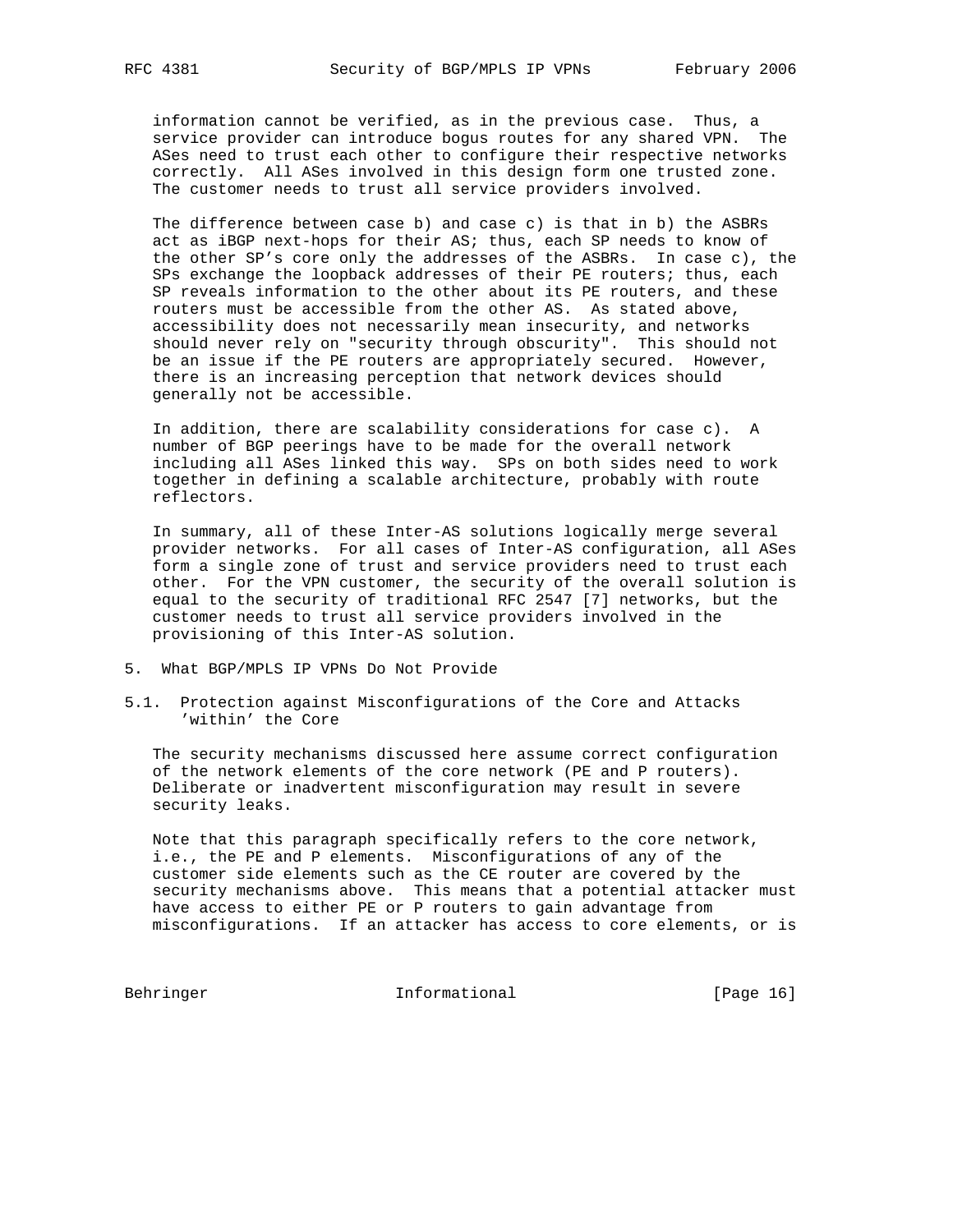able to insert into the core additional equipment, he will be able to attack both the core network and the connected VPNs. Thus, the following is important:

- o To avoid the risk of misconfigurations, it is important that the equipment is easy to configure and that SP staff have the appropriate training and experience when configuring the network. Proper tools are required to configure the core network.
- o To minimise the risk of "internal" attacks, the core network must be properly secured. This includes network element security, management security, physical security of the service provider infrastructure, access control to service provider installations, and other standard SP security mechanisms.

 BGP/MPLS IP VPNs can only provide a secure service if the core network is provided in a secure fashion. This document assumes this to be the case.

 There are various approaches to control the security of a core if the VPN customer cannot or does not want to trust the service provider. IPsec from customer-controlled devices is one of them. The document "CE-to-CE Member Verification for Layer 3 VPNs" [13] proposes a CE-based authentication scheme using tokens, aimed at detecting misconfigurations in the MPLS core. The document "MPLS VPN Import/Export Verification" [12] proposes a similar scheme based on using the MD5 routing authentication. Both schemes aim to detect and prevent misconfigurations in the core.

5.2. Data Encryption, Integrity, and Origin Authentication

 BGP/MPLS IP VPNs themselves do not provide encryption, integrity, or authentication service. If these are required, IPsec should be used over the MPLS infrastructure. The same applies to ATM and Frame Relay: IPsec can provide these missing services.

5.3. Customer Network Security

 BGP/MPLS IP VPNs can be secured so that they are comparable with other VPN services. However, the security of the core network is only one factor for the overall security of a customer's network. Threats in today's networks do not come only from an "outside" connection, but also from the "inside" and from other entry points (modems, for example). To reach a good security level for a customer network in a BGP/MPLS infrastructure, MPLS security is necessary but not sufficient. The same applies to other VPN technologies like ATM or Frame Relay. See also RFC 2196 [5] for more information on how to secure a network.

Behringer 17] Informational [Page 17]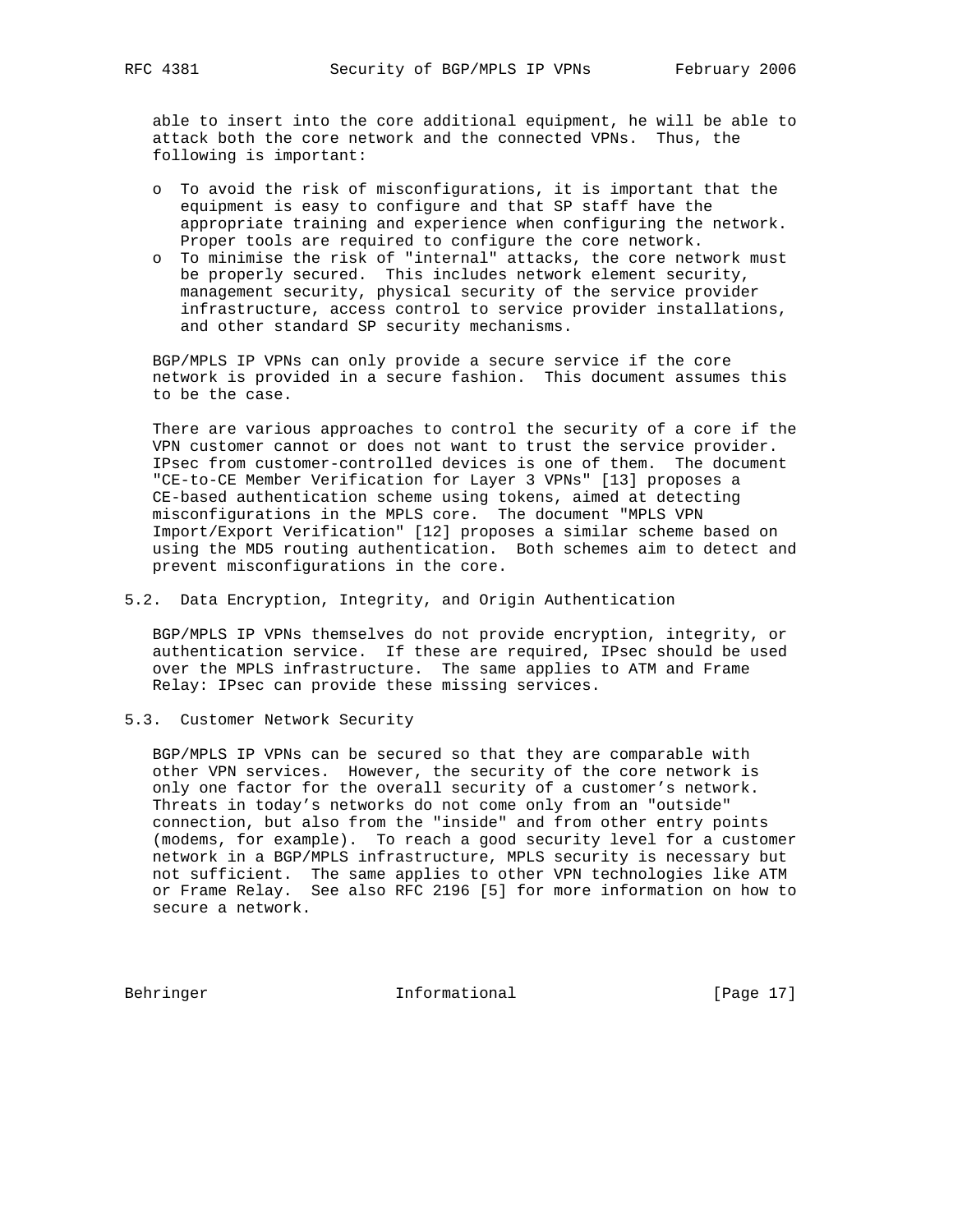#### 6. Layer 2 Security Considerations

 In most cases of Inter-AS or Carrier's Carrier solutions, a network will be interconnected to other networks via a point-to-point private connection. This connection cannot be interfered with by third parties. It is important to understand that the use of any shared-medium layer 2 technology for such interconnections, such as Ethernet switches, may carry additional security risks.

There are two types of risks with layer 2 infrastructure:

a) Attacks against layer 2 protocols or mechanisms

 Risks in a layer 2 environment include many different forms of Address Resolution Protocol (ARP) attacks, VLAN trunking attacks, or Content Addressable Memory (CAM) overflow attacks. For example, ARP spoofing allows an attacker to redirect traffic between two routers through his device, gaining access to all packets between those two routers.

 These attacks can be prevented by appropriate security measures, but often these security concerns are overlooked. It is of the utmost importance that if a shared medium (such as a switch) is used in the above scenarios, that all available layer 2 security mechanisms are used to prevent layer 2 based attacks.

b) Traffic insertion attacks

 Where many routers share a common layer 2 network (for example, at an Internet exchange point), it is possible for a third party to introduce packets into a network. This has been abused in the past on traditional exchange points when some service providers have defaulted to another provider on this exchange point. In effect, they are sending all their traffic into the other SP's network even though the control plane (routing) might not allow that.

 For this reason, routers on exchange points (or other shared layer 2 connections) should only accept non-labeled IP packets into the global routing table. Any labeled packet must be discarded. This maintains the security of connected networks.

 Some of the above designs require the exchange of labeled packets. This would make it possible for a third party to introduce labeled packets, which if correctly crafted might be associated with certain VPNs on an BGP/MPLS IP VPN network, effectively introducing false packets into a VPN.

Behringer 18 Informational [Page 18]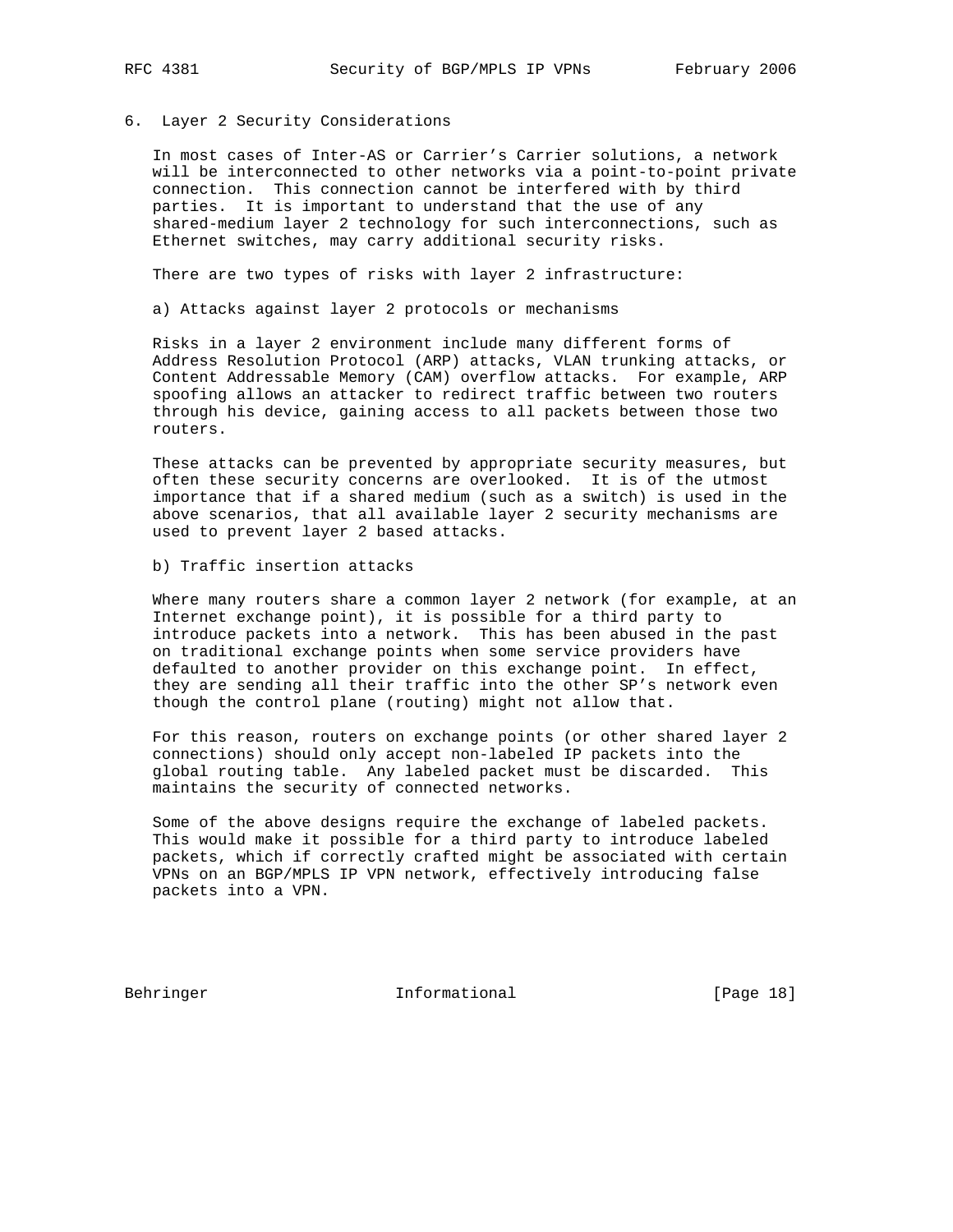The current recommendation is therefore to discard labeled packets on generic shared-medium layer 2 networks such as Internet exchange points (IXPs). Where labeled packets need to be exchanged, it is strongly recommended to use private connections.

### 7. Summary and Conclusions

 BGP/MPLS IP VPNs provide full address and traffic separation as in traditional layer-2 VPN services. It hides addressing structures of the core and other VPNs, and it is not possible to intrude into other VPNs abusing the BGP/MPLS mechanisms. It is also impossible to intrude into the MPLS core if this is properly secured. However, there is a significant difference between BGP/MPLS-based IP VPNs and, for example, FR- or ATM-based VPNs: The control structure of the core is layer 3 in the case of MPLS. This caused significant skepticism in the industry towards MPLS, since this might open the architecture to DoS attacks from other VPNs or the Internet (if connected).

 As shown in this document, it is possible to secure a BGP/MPLS IP VPN infrastructure to the same level of security as a comparable ATM or FR service. It is also possible to offer Internet connectivity to MPLS VPNs in a secure manner, and to interconnect different VPNs via firewalls. Although ATM and FR services have a strong reputation with regard to security, it has been shown that also in these networks security problems can exist [14].

 As far as attacks from within the MPLS core are concerned, all VPN classes (BGP/MPLS, FR, ATM) have the same problem: If an attacker can install a sniffer, he can read information in all VPNs, and if the attacker has access to the core devices, he can execute a large number of attacks, from packet spoofing to introducing new peer routers. There are a number of precautionary measures outlined above that a service provider can use to tighten security of the core, but the security of the BGP/MPLS IP VPN architecture depends on the security of the service provider. If the service provider is not trusted, the only way to fully secure a VPN against attacks from the "inside" of the VPN service is to run IPsec on top, from the CE devices or beyond.

 This document discussed many aspects of BGP/MPLS IP VPN security. It has to be noted that the overall security of this architecture depends on all components and is determined by the security of the weakest part of the solution. For example, a perfectly secured static BGP/MPLS IP VPN network with secured Internet access and secure management is still open to many attacks if there is a weak remote access solution in place.

Behringer Informational [Page 19]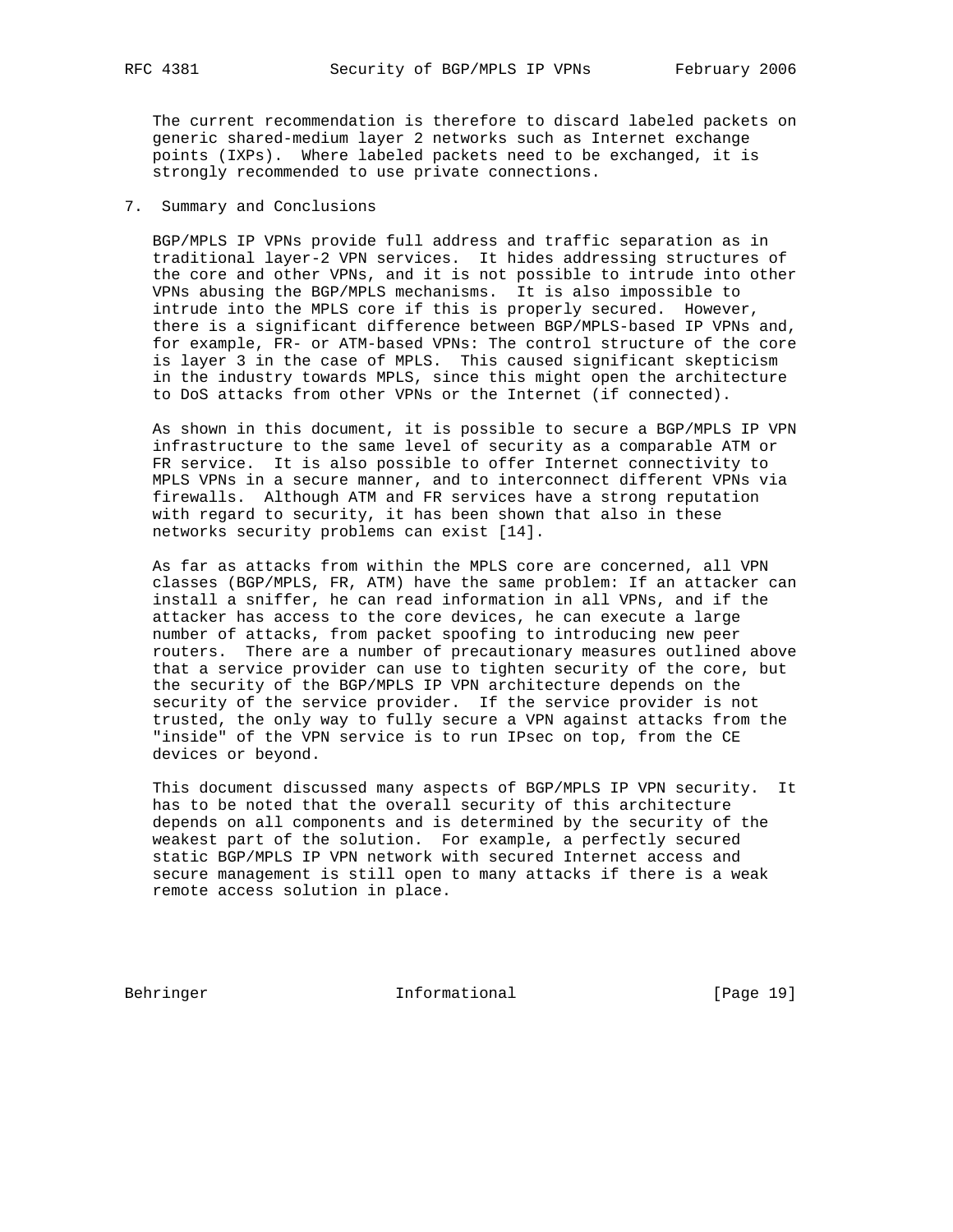- 
- 8. Security Considerations

 The entire document is discussing security considerations of the RFC 4364 [1] architecture.

9. Acknowledgements

 The author would like to thank everybody who has provided input to this document. Specific thanks go to Yakov Rekhter, for his continued strong support, and Eric Rosen, Loa Andersson, Alexander Renner, Jim Guichard, Monique Morrow, Eric Vyncke, and Steve Simlo, for their extended feedback and support.

- 10. Normative References
	- [1] Rosen, E. and Y. Rekhter, "BGP/MPLS IP Virtual Private Networks (VPNs)", RFC 4364, February 2006.
- 11. Informative References
	- [2] Rekhter, Y., Moskowitz, R., Karrenberg, D., Groot, G., and E. Lear, "Address Allocation for Private Internets", BCP 5, RFC 1918, February 1996.
	- [3] Baker, F., Atkinson, R., and G. Malkin, "RIP-2 MD5 Authentication", RFC 2082, January 1997.
	- [4] Murphy, S., Badger, M., and B. Wellington, "OSPF with Digital Signatures", RFC 2154, June 1997.
	- [5] Fraser, B., "Site Security Handbook", RFC 2196, September 1997.
	- [6] Heffernan, A., "Protection of BGP Sessions via the TCP MD5 Signature Option", RFC 2385, August 1998.
	- [7] Rosen, E. and Y. Rekhter, "BGP/MPLS VPNs", RFC 2547, March 1999.
	- [8] Bates, T., Rekhter, Y., Chandra, R., and D. Katz, "Multiprotocol Extensions for BGP-4", RFC 2858, June 2000.
	- [9] Rosen, E., Viswanathan, A., and R. Callon, "Multiprotocol Label Switching Architecture", RFC 3031, January 2001.
	- [10] Gill, V., Heasley, J., and D. Meyer, "The Generalized TTL Security Mechanism (GTSM)", RFC 3682, February 2004.

Behringer 11 Informational [Page 20]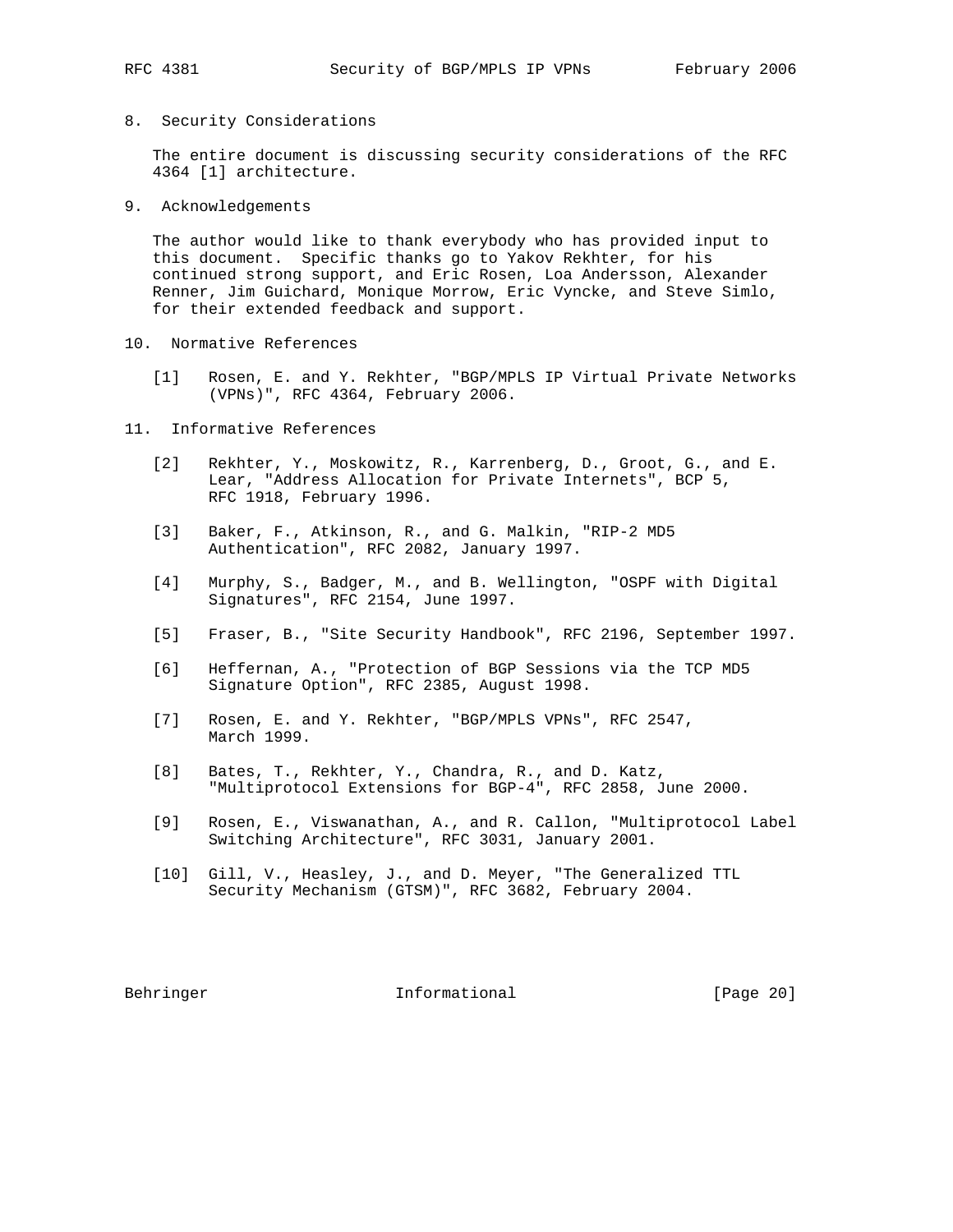- [11] Fang, L., "Security Framework for Provider-Provisioned Virtual Private Networks (PPVPNs)", RFC 4111, July 2005.
- [12] Behringer, M., Guichard, J., and P. Marques, "MPLS VPN Import/Export Verification", Work in Progress, June 2004.
- [13] Bonica, R. and Y. Rekhter, "CE-to-CE Member Verification for Layer 3 VPNs", Work in Progress, September 2003.
- [14] DataComm, "Data Communications Report, Vol 15, No 4: Frame Relay and ATM: Are they really secure?", February 2000.

# Author's Address

 Michael H. Behringer Cisco Systems Inc Village d'Entreprises Green Side 400, Avenue Roumanille, Batiment T 3 Biot - Sophia Antipolis 06410 France

 EMail: mbehring@cisco.com URI: http://www.cisco.com

Behringer 11 Informational [Page 21]